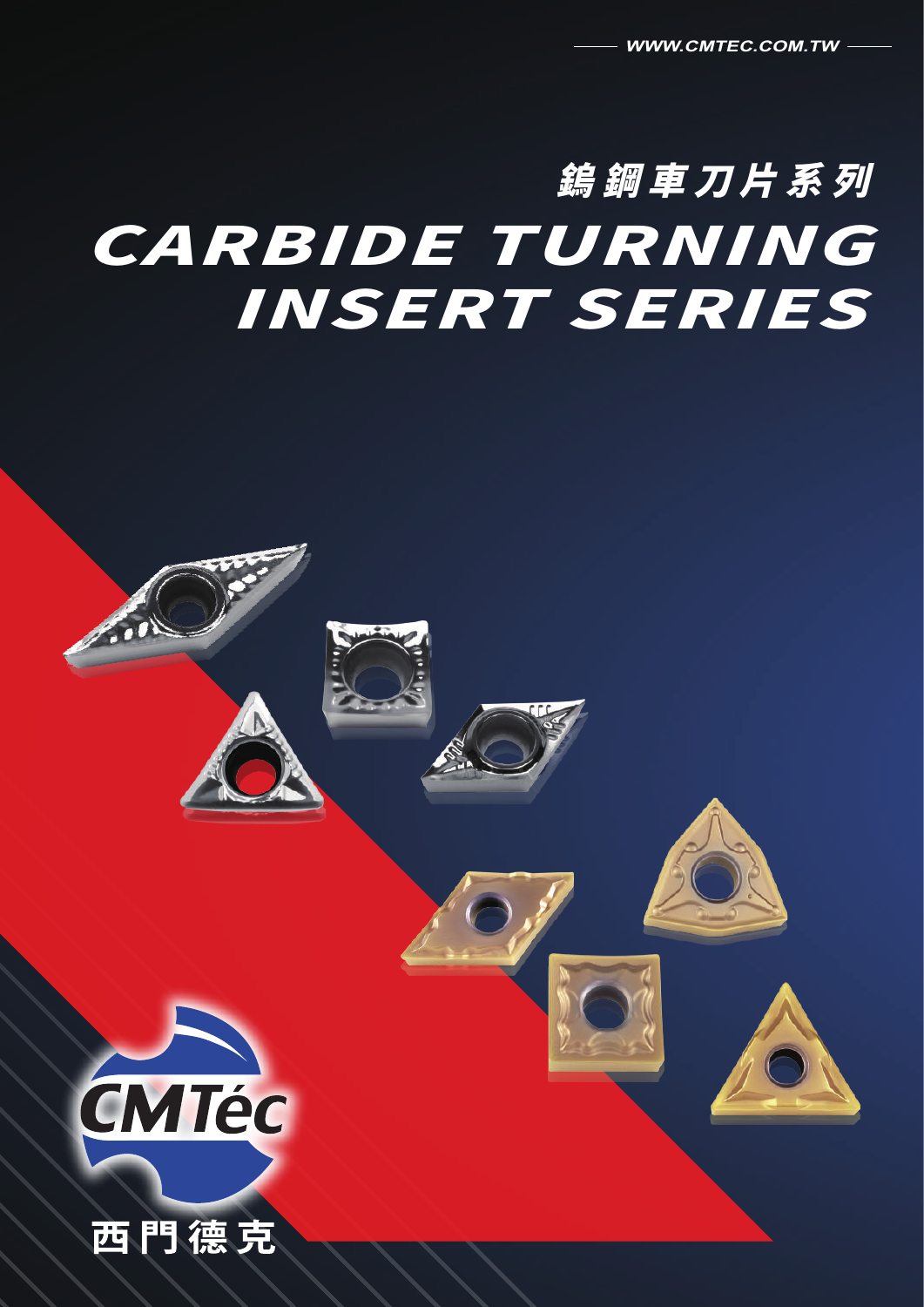



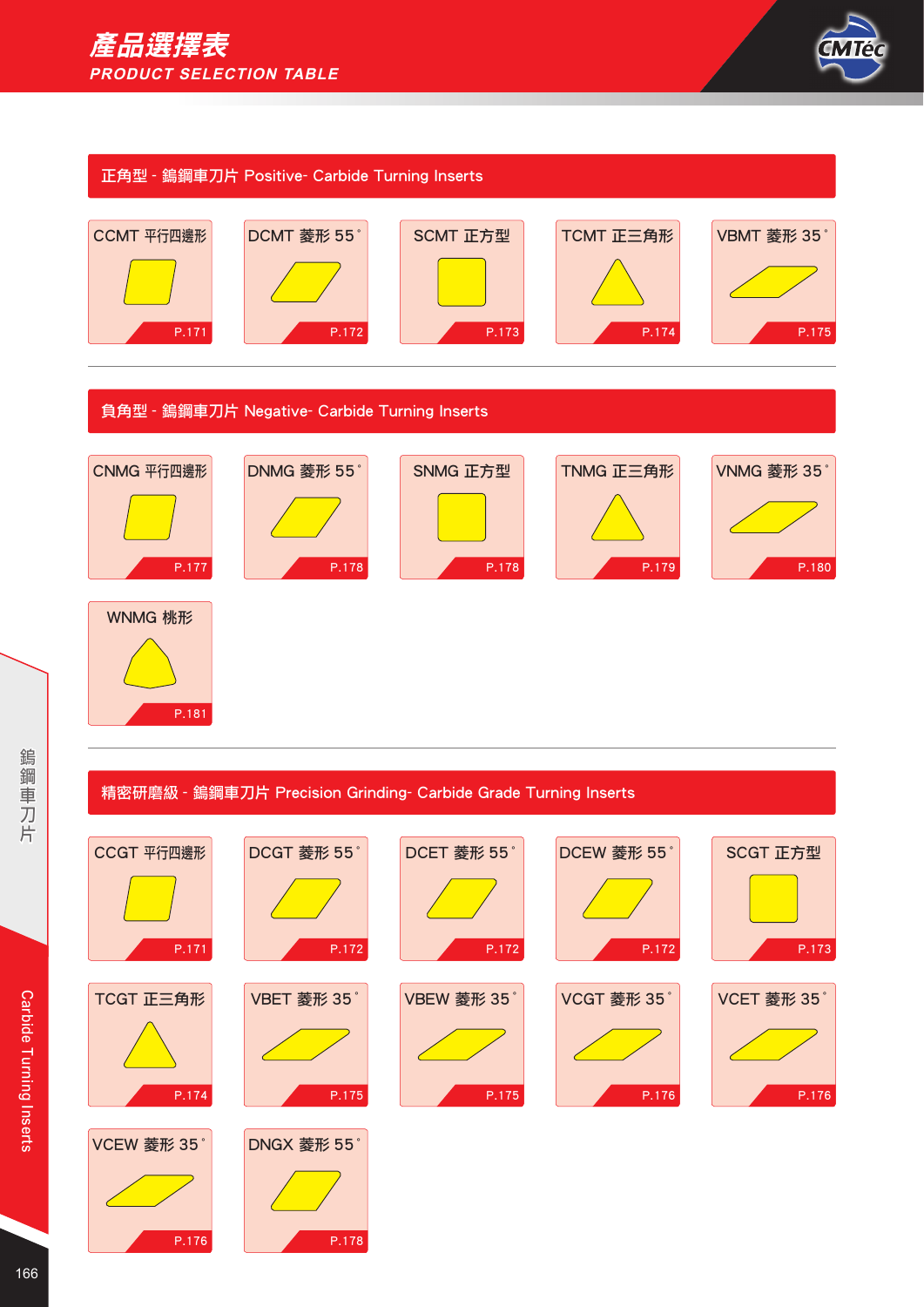

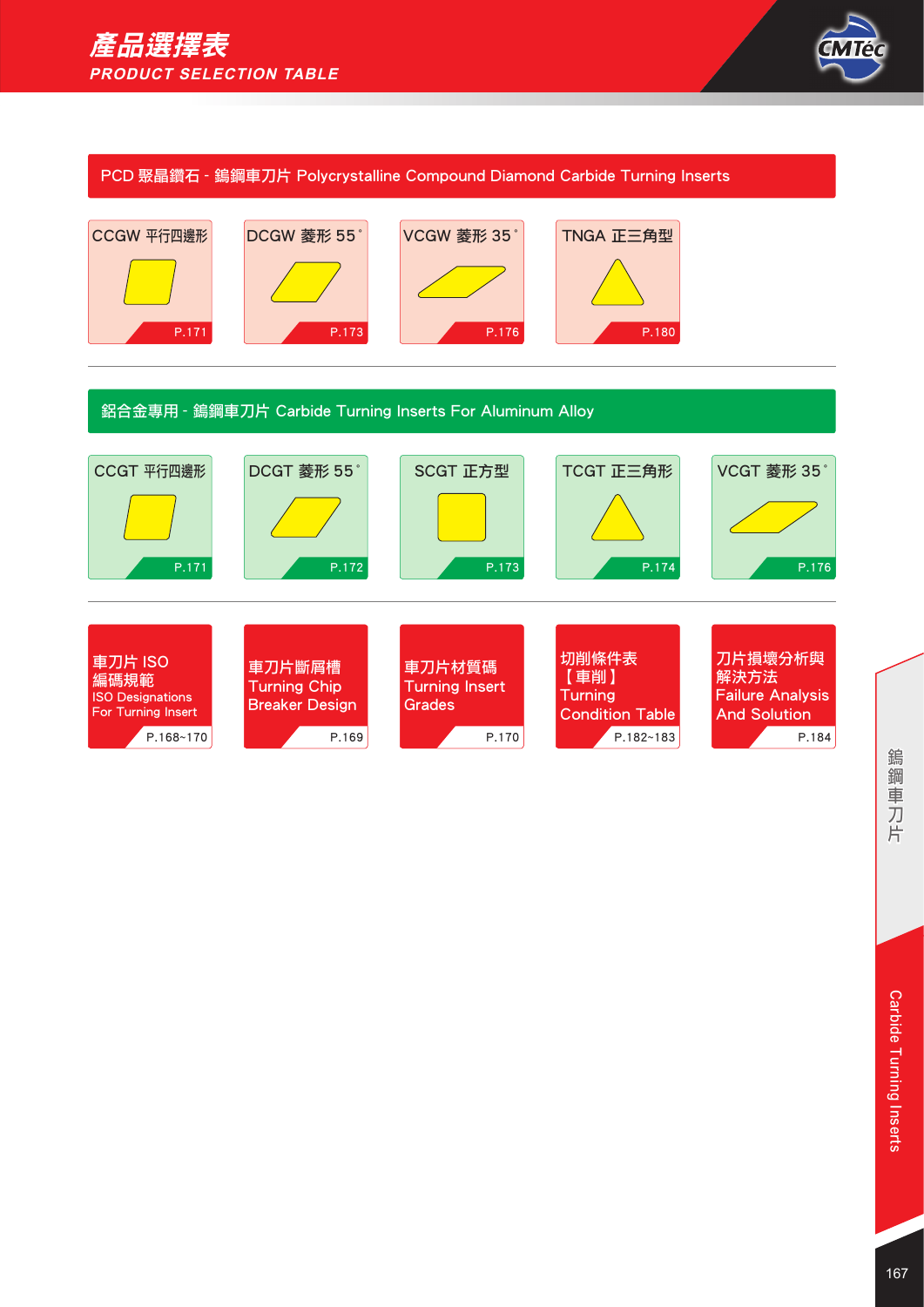車刀片 ISO 編碼規範

**ISO DESIGNATIONS FOR TURNING INSERT**









4 刀片溝孔





 $\frac{d}{d}$  |m  $\frac{d}{d}$ <sup>S</sup> <sup>m</sup>

|    |               | Range of Tolerance |           |
|----|---------------|--------------------|-----------|
| 代號 | m±            | d±                 | $S_{\pm}$ |
| А  | 0.005         | 0.025              | 0.025     |
| F  | 0.005         | 0.013              | 0.025     |
| С  | 0.013         | 0.025              | 0.025     |
| н  | 0.013         | 0.013              | 0.025     |
| Е  | 0.025         | 0.025              | 0.025     |
| G  | 0.025         | 0.025              | 0.130     |
| J  | 0.005         | $0.05 - 0.15$      | 0.025     |
| κ  | 0.013         | $0.05 - 0.15$      | 0.025     |
| L  | 0.025         | $0.05 - 0.15$      | 0.025     |
| м  | $0.08 - 0.18$ | $0.05 - 0.15$      | 0.130     |
| Ν  | $0.08 - 0.18$ | $0.05 - 0.15$      | 0.025     |
| U  | $0.13 - 0.38$ | $0.08 - 0.25$      | 0 130     |

| ↔          |             | <b>Chipbreaker and Hole</b>             |                    |      |
|------------|-------------|-----------------------------------------|--------------------|------|
| 代號<br>Code | 孔<br>Hole   | 斷屑槽<br>Chip<br><b>Breaker</b><br>Design | Hole Type          | 溝孔形狀 |
| Ν          |             | 無                                       |                    |      |
| R          | 無孔          | 單面                                      |                    |      |
| F          |             | 雙面                                      |                    |      |
| A          |             | 無                                       |                    |      |
| М          | 有孔          | 單面                                      |                    |      |
| G          |             | 雙面                                      |                    |      |
| W          | 有孔單面        | 無                                       |                    |      |
| т          | $40 - 60$ ° | 單面                                      |                    |      |
| Q          | 有孔雙面        | 無                                       |                    |      |
| U          | 40~60°      | 雙面                                      |                    |      |
| в          | 有孔單面        | 無                                       |                    |      |
| н          | 70~90°      | 單面                                      |                    |      |
| C          | 有孔雙面        | 無                                       |                    |      |
| J          | 70~90°      | 雙面                                      |                    |      |
| х          |             |                                         | 特殊溝孔 Special Shape |      |





#### 6 刀片厚度 Insert Thickness

| $\mathbf{\Gamma}$ | 代號<br>Code | 01 | T <sub>1</sub> | 02 | T2 | 03 | T <sub>3</sub> | 04                                                                                                  | 05 | 06 | 07 | 08 |
|-------------------|------------|----|----------------|----|----|----|----------------|-----------------------------------------------------------------------------------------------------|----|----|----|----|
|                   | (mm)       |    |                |    |    |    |                | $\ $ 1.59 $ $ 1.98 $ $ 2.38 $ $ 2.78 $ $ 3.18 $ $ 3.97 $ $ 4.76 $ $ 5.56 $ $ 6.35 $ $ 7.94 $ $ 9.52 |    |    |    |    |

#### 7 刀尖 R 角 Corner Radius

| R | 代號<br>Code | 00 | 01 | $015$ 018                                      | 02 | 035 | 04 | 08 | 10 | 12  | 16        | 24 | <b>MO</b>     |
|---|------------|----|----|------------------------------------------------|----|-----|----|----|----|-----|-----------|----|---------------|
|   | R<br>(mm)  |    |    | 尖刃  0.1  0.15 0.18  0.2  0.35  0.4   0.8   1.0 |    |     |    |    |    | 1.2 | $1.6$ 2.4 |    | 圓形<br>  Round |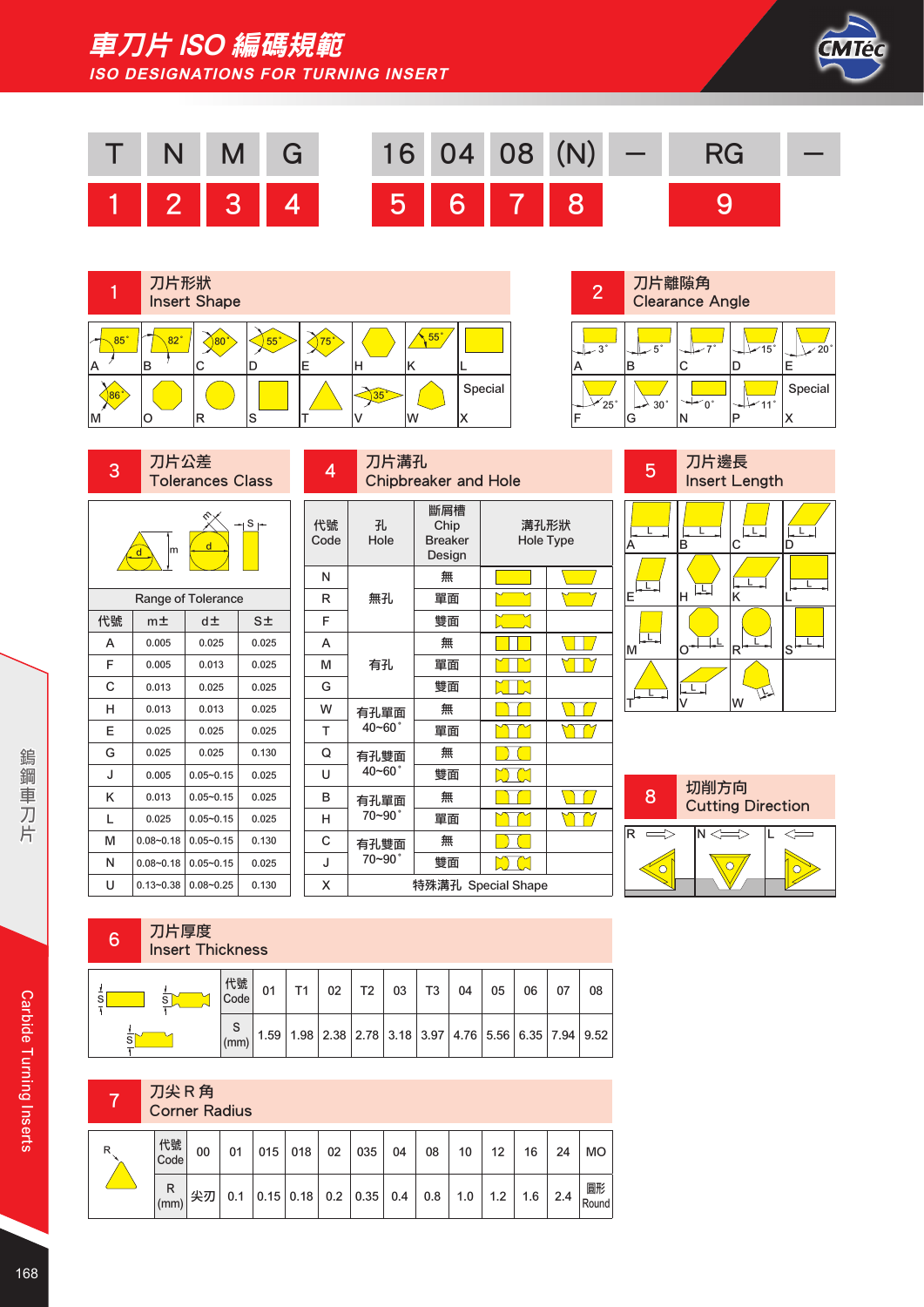#### 車刀片 ISO 編碼規範 **ISO DESIGNATIONS FOR TURNING INSERT**







鎢鋼車刀 芹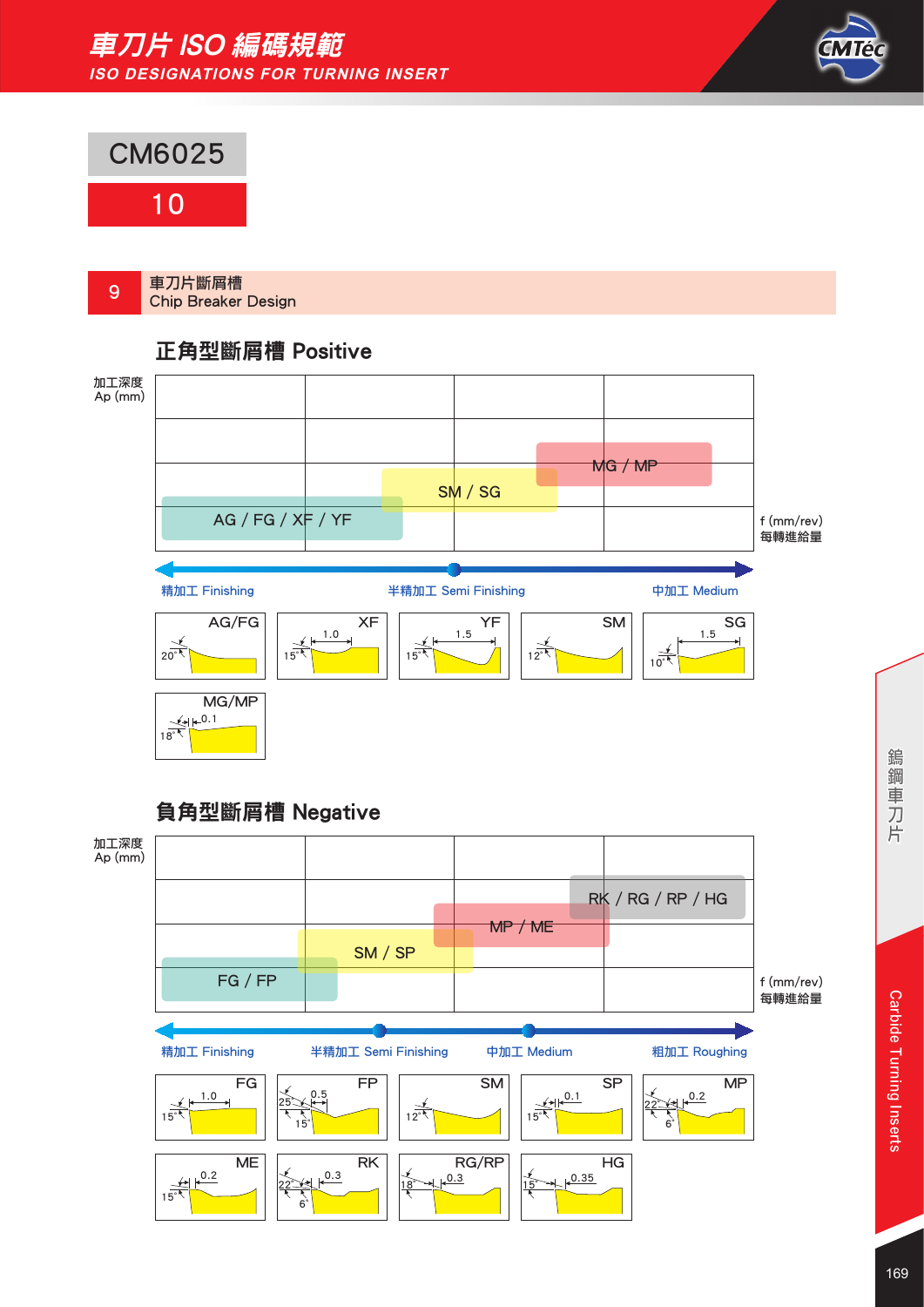

## 10 車刀片材質碼

Turning Insert Grades

| 材質碼                    | 基體應用<br>範圍                  | 塗層種類                   | 加工特性                                                                                                                      |    |    | 加工材質<br><b>Work Material</b> |         |           |                          | 產業應用範圍                                                             |
|------------------------|-----------------------------|------------------------|---------------------------------------------------------------------------------------------------------------------------|----|----|------------------------------|---------|-----------|--------------------------|--------------------------------------------------------------------|
| Grade<br><b>Type</b>   | Substrate<br>Classification | Coating<br><b>Type</b> | Application                                                                                                               | P  | M  | K                            | N       | S         | н                        | <b>Industry Area</b>                                               |
| <b>CM10</b><br>(銀白色)   | $K05 \sim K10$              | 無塗層<br>Uncoated        | 適合精,中加工。<br>Finishing and medium cutting.<br>適合鋁合金加工。<br>For aluminum alloy.                                              |    |    |                              | C       |           |                          | 自行車和汽車零件。<br>Bike and auto parts.<br>電子零件。<br>Electronic parts.    |
| <b>CM1010</b><br>(彩色)  | $K05 \sim K10$              | <b>CVD</b><br>(化學)     | 適合精 , 中加工。<br>Finishing and medium cutting.<br>適合含矽鋁合金加工。<br>For aluminum alloy with silicon.                             |    |    |                              | c       |           |                          | 自行車和汽車零件。<br>Bike and auto parts.<br>鋁合金鋼圈。<br>Aluminum rim.       |
| <b>CM6010</b><br>(金色)  | $K05 \sim K10$              | <b>PVD</b><br>(物理)     | 適合連續加工 , 精加工。<br>Continuous finishing cutting.<br>適合大部分金屬材質精修加工。<br>For finishing application.                            |    |    |                              | $\circ$ | $\circ$   | $\overline{\phantom{0}}$ | ・汽車和機械零件。<br>Auto and machinery parts.<br>航太零件。<br>Aircraft parts. |
| <b>CM5515</b><br>(金色)  | $K10 - K20$                 | <b>PVD</b><br>(物理)     | 適合連續加工﹐精加工。<br>Continuous finishing cutting.<br>適合大部分金屬材質精修加工。<br>For finishing application.                              |    |    |                              | $\circ$ | $\bullet$ | $\bullet$                | ・汽車和機械零件。<br>Auto and machinery parts.<br>航太零件。<br>Aircraft parts. |
| <b>CM4525</b><br>(白金色) | $K20 \sim K30$              | <b>PVD</b><br>(物理)     | 適合中加工或淺斷續加工。<br>Medium or light interrupted cutting.<br>適合不銹鋼,高溫合金加工。<br>For stainless steel, high<br>temperature alloy.  | €₿ | ×  |                              |         | #         | €₿                       | 汽車和機械零件。<br>Auto and machinery parts.<br>航太零件。<br>Aircraft parts.  |
| <b>CM6025</b><br>(金色)  | $K20 \sim K30$              | <b>PVD</b><br>(物理)     | 適合中加工或淺斷續加工。<br>Medium or light interrupted cutting.<br>適合碳素鋼加工。<br>For carbon steel.                                     | ₩. | €€ | €₿                           |         | ₩         | €₿                       | 碳鋼零件製造。<br>Carbon steel parts manufacturing.                       |
| <b>CM6035</b><br>(金色)  | $K30 \sim K40$              | <b>PVD</b><br>(物理)     | 適合粗加工或斷續加工。<br>Roughing or interrupted cutting.<br>適合碳素鋼材加工。<br>For carbon steel.                                         | ×  | ₩, | ₩                            |         | €₿        | 卷                        | <b>鋼鐵零件製造。</b><br>Steel parts manufacturing.                       |
| <b>CM7535</b><br>(金色)  | $K30 - K40$                 | <b>CVD</b><br>(化學)     | ・ 適合粗加工或斷續加工。<br>Roughing or interrupted cutting.<br>適合合金鋼,調質鋼,鑄鐵加工。<br>For alloy steel, cast iron and<br>hardened steel. | #  | €€ | ₩                            |         | €₿        | $\ast$                   | ・汽車和機械零件。<br>Auto and machinery parts.<br>模具產業。<br>Mold & die.     |
|                        |                             |                        |                                                                                                                           |    |    |                              |         |           |                          | ● 第一推薦 / ○ 第二推薦: 連續加工 Continuous Cutting                           |

 第一推薦 / 第二推薦:斷續加工 Interrupted Cutting - 不推薦 NO Recommend

※ 當加工調質鋼 ( ≧ 40HRC) 時,建議使用 PCBN 車刀片加工。PCBN 車刀片歡迎洽詢訂製。 For machining hardened steel( ≧ 40HRC), PCBN turning inserts is recommended. Please contact for more customized info.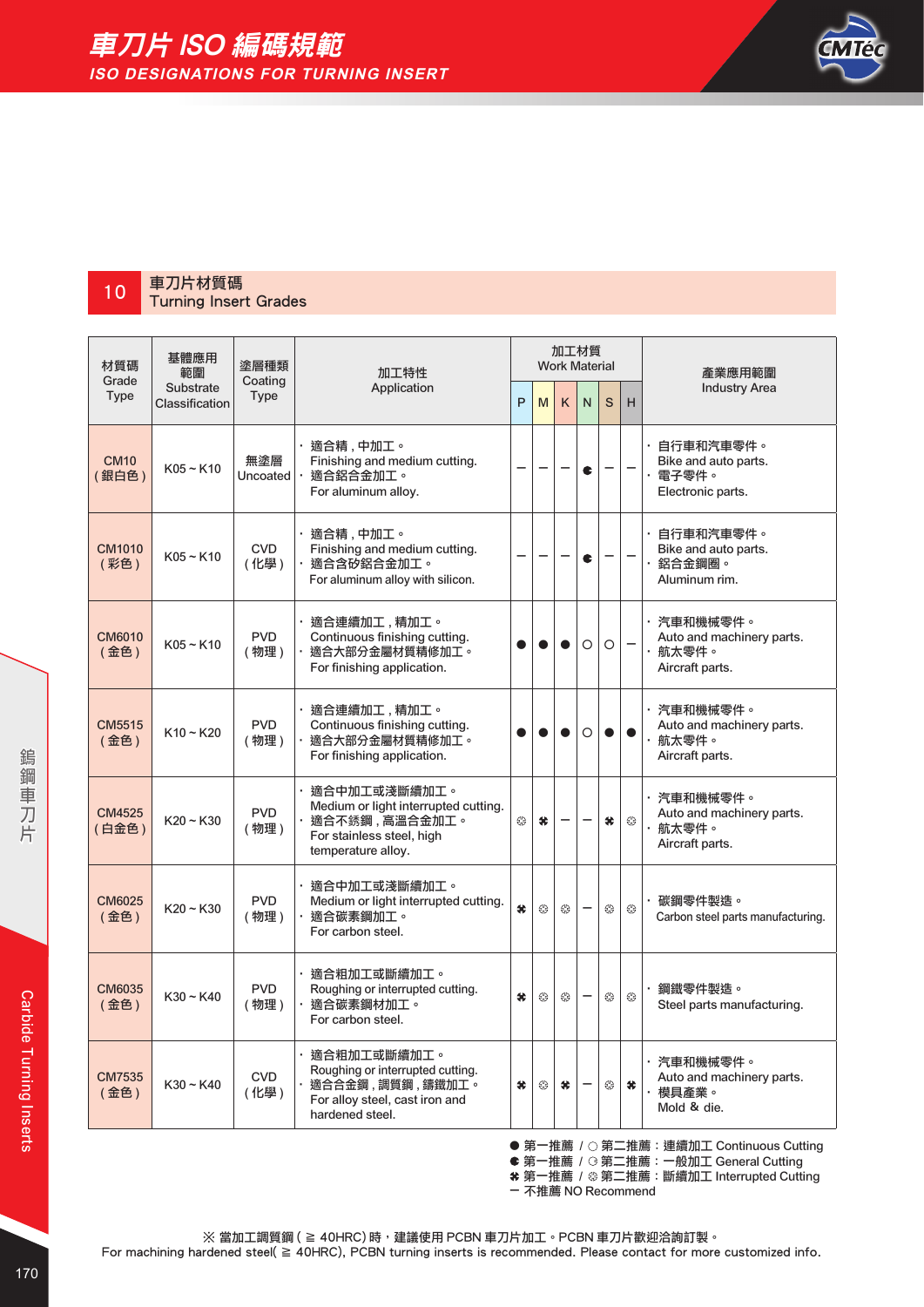

|    | P                       |        | 鋼材 Alloy Steels       |           | €€     | ×                        | -           | -                        |      |                        |                                         |     |         | ● 第一推薦 / ○ 第二推薦: 連續加工 Continuous Cutting                                         |                          |
|----|-------------------------|--------|-----------------------|-----------|--------|--------------------------|-------------|--------------------------|------|------------------------|-----------------------------------------|-----|---------|----------------------------------------------------------------------------------|--------------------------|
| 加  | M                       |        | 不銹鋼 Stainless Steels  | ●         | #      | €₿                       |             |                          |      |                        |                                         |     |         | ● 第一推薦 / G 第二推薦: 一般加工 General Cutting<br>* 第一推薦 / ※第二推薦:斷續加工 Interrupted Cutting |                          |
| 工  | κ                       |        | 鑄鐵 Cast Iron          |           |        | €₿                       |             | $\overline{\phantom{0}}$ |      |                        | - 不推薦 NO Recommend                      |     |         |                                                                                  |                          |
| 材  | $\overline{\mathsf{N}}$ |        | 鋁合金 Aluminum Alloys   | $\circ$   |        | $\overline{\phantom{0}}$ | C           | C                        |      |                        | F: 精加工 Finishing                        |     |         |                                                                                  |                          |
| 質  | $\mathbf S$             |        | 高溫合金 High Temp Alloys | $\circ$   | #      | €₿                       | -           |                          |      |                        | S: 半精加工 Semi Finishing<br>M: 中加工 Medium |     |         |                                                                                  |                          |
|    | H                       |        | 調質鋼 Hardened Steels   |           | €€     | 怨                        |             |                          |      |                        | R: 粗加工 Roughing                         |     |         |                                                                                  |                          |
|    |                         |        |                       |           |        | 材質碼 Grade                |             |                          |      |                        | 尺寸 Dimension (mm)                       |     |         |                                                                                  |                          |
|    | 刀片<br><b>Insert</b>     |        | 訂購編號<br>Order No.     | CIVI6010  | CM4525 | <b>CM6025</b>            | <b>CM10</b> | PCD 聚晶鑽石                 | А    | B                      | S                                       | r   | dd1     | 刀片 2D 圖<br><b>Drawing</b>                                                        | 刀桿<br>頁數<br>Tool<br>Page |
|    |                         |        | CCGT060202-AG         |           |        |                          | $\bullet$   |                          | 6.40 | $6.35$ 2.38            |                                         | 0.2 | 2.8     |                                                                                  |                          |
|    |                         |        | CCGT060204-AG         |           |        |                          | $\bullet$   |                          | 6.40 | $6.35$ 2.38            |                                         | 0.4 | 2.8     |                                                                                  |                          |
|    |                         |        | CCGT09T304-AG         |           |        |                          | $\bullet$   |                          | 9.70 | 9.53                   | 3.97                                    | 0.4 | 4.4     |                                                                                  |                          |
|    |                         |        | CCGT09T308-AG         |           |        |                          | $\bullet$   |                          | 9.70 | 9.53                   | 3.97                                    | 0.8 | 4.4     |                                                                                  |                          |
| F  | S                       | M<br>R | CCGT120404-AG         |           |        |                          |             |                          | 12.9 | 12.7                   | 4.76                                    | 0.4 | 5.5     |                                                                                  |                          |
|    |                         |        | CCGT060202-FG         | $\bullet$ |        |                          |             |                          | 6.40 | 6.35                   | 2.38                                    | 0.2 | 2.8     |                                                                                  |                          |
|    |                         |        | CCGT060204-FG         | $\bullet$ |        |                          |             |                          | 6.40 | 6.35                   | 2.38                                    | 0.4 | 2.8     |                                                                                  |                          |
|    |                         |        | <b>CCGT09T304-FG</b>  | $\bullet$ |        |                          |             |                          | 9.70 | 9.53                   | 3.97                                    | 0.4 | 4.4     |                                                                                  |                          |
|    |                         |        | CCGT09T308-FG         | $\bullet$ |        |                          |             |                          | 9.70 | 9.53                   | 3.97                                    | 0.8 | 4.4     |                                                                                  |                          |
| F  | S                       | M<br>R | <b>CCGT120404-FG</b>  | $\bullet$ |        |                          |             |                          | 12.9 | 12.7                   | 4.76                                    | 0.4 | 5.5     | в<br>Id1                                                                         |                          |
|    |                         |        | CCMT060204-MP         |           |        | $\bullet$                |             |                          | 6.40 | 6.35                   | 2.38                                    | 0.4 | 2.8     | $\sqrt{80}$                                                                      |                          |
|    |                         |        | CCMT09T304-MP         |           |        | $\bullet$                |             |                          | 9.70 | 9.53                   | 3.97                                    | 0.4 | 4.4     |                                                                                  |                          |
|    |                         |        | CCMT09T308-MP         |           |        | $\bullet$                |             |                          | 9.70 | 9.53                   | 3.97                                    | 0.8 | 4.4     |                                                                                  |                          |
| F  | S                       | R<br>M |                       |           |        |                          |             |                          |      |                        |                                         |     |         |                                                                                  |                          |
|    |                         |        | <b>CCMT060204-MG</b>  |           |        | $\bullet$                |             |                          | 6.40 | 6.35                   | 2.38                                    | 0.4 | 2.8     |                                                                                  | 外徑<br>刀桿                 |
|    |                         |        | CCMT09T304-MG         |           |        | $\bullet$                |             |                          | 9.70 | 9.53                   | 3.97                                    | 0.4 | 4.4     |                                                                                  | 190                      |
|    |                         |        | CCMT09T308-MG         |           |        | $\bullet$                |             |                          | 9.70 | 9.53                   | 3.97                                    | 0.8 | 4.4     |                                                                                  | 191                      |
| F  | S                       | M<br>R | <b>CCMT120408-MG</b>  |           |        |                          |             |                          | 12.9 | 12.7                   | 4.76                                    | 0.8 | 5.5     |                                                                                  |                          |
|    |                         |        | CCGW060202-PC         |           |        |                          |             | $\bullet$                | 6.35 | 6.35                   | 2.38                                    | 0.2 | 2.8     |                                                                                  | 內徑                       |
|    |                         |        | CCGW060204-PC         |           |        |                          |             | $\bullet$                | 6.35 | $6.35$ 2.38            |                                         | 0.4 | 2.8     |                                                                                  | 刀桿<br>203                |
|    |                         |        | CCGW09T302-PC         |           |        |                          |             | $\bullet$                | 9.52 | $9.52$ 3.97            |                                         | 0.2 | 4.4     |                                                                                  |                          |
|    |                         |        | CCGW09T304-PC         |           |        |                          |             | $\bullet$                | 9.52 | 9.52                   | 3.97                                    | 0.4 | 4.4     |                                                                                  |                          |
|    |                         |        | CCGW09T308-PC         |           |        |                          |             | $\bullet$                |      | $9.52$   $9.52$   3.97 |                                         | 0.8 | 4.4     | ΙB<br>Ţd1                                                                        |                          |
|    |                         |        | CCGW120402-PC         |           |        |                          |             | $\bullet$                | 12.7 |                        | $12.7 \mid 4.76$                        | 0.2 | 5.5     | $480^\circ$                                                                      |                          |
|    |                         |        | CCGW120404-PC         |           |        |                          |             | $\bullet$                | 12.7 | 12.7                   | 4.76                                    | 0.4 | 5.5     |                                                                                  |                          |
| F. | S                       | R<br>м | CCGW120408-PC         |           |        |                          |             | $\bullet$                | 12.7 |                        | $12.7$ 4.76                             | 0.8 | 5.5     |                                                                                  |                          |
|    |                         |        | CCGW060202P07-PC      |           |        |                          |             | $\bullet$                | 6.35 |                        | $6.35$ 2.38                             | 0.2 | 2.8     |                                                                                  |                          |
|    |                         |        | CCGW060204P07-PC      |           |        |                          |             | $\bullet$                | 6.35 | 6.35                   | 2.38                                    | 0.4 | 2.8     |                                                                                  |                          |
|    |                         |        | CCGW09T302P07-PC      |           |        |                          |             | $\bullet$                | 9.52 | 9.52                   | 3.97                                    | 0.2 | 4.4     |                                                                                  |                          |
|    |                         |        | CCGW09T304P07-PC      |           |        |                          |             | $\bullet$                | 9.52 | 9.52                   | 3.97                                    | 0.4 | 4.4     |                                                                                  |                          |
|    |                         |        | CCGW09T308P07-PC      |           |        |                          |             | $\bullet$                | 9.52 | 9.52                   | 3.97                                    | 0.8 | 4.4     |                                                                                  |                          |
|    |                         |        | CCGW120402P07-PC      |           |        |                          |             | $\bullet$                | 12.7 | 12.7                   | 4.76                                    | 0.2 | 5.5     |                                                                                  |                          |
|    |                         |        | CCGW120404P07-PC      |           |        |                          |             | $\bullet$                | 12.7 | 12.7                   | 4.76                                    | 0.4 | 5.5     |                                                                                  |                          |
| F. | S                       | R<br>м | CCGW120408P07-PC      |           |        |                          |             | $\bullet$                | 12.7 | 12.7                   | 4.76                                    | 0.8 | $5.5\,$ |                                                                                  |                          |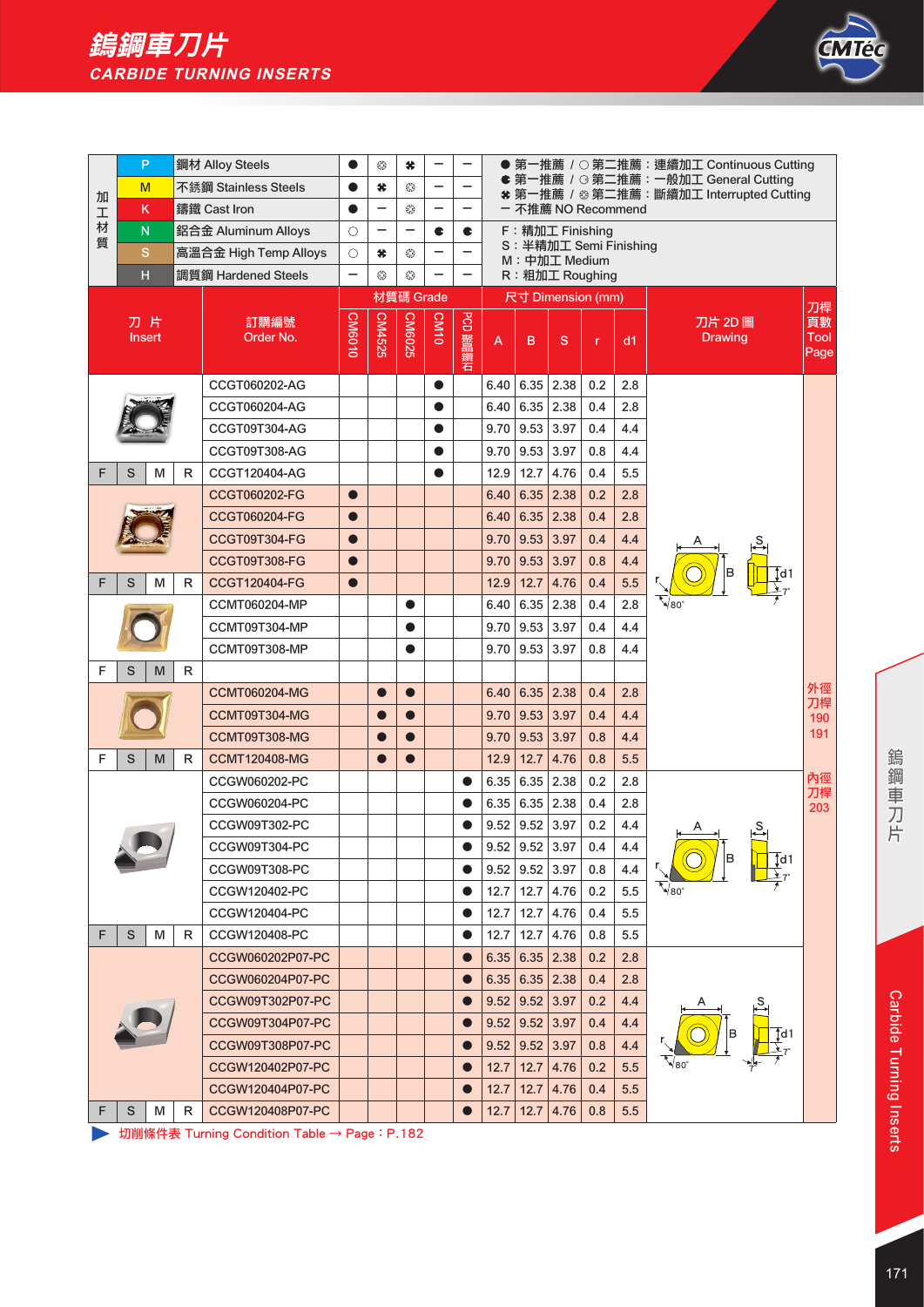

| 加      | P<br>M                  |   | 鋼材 Alloy Steels<br>不銹鋼 Stainless Steels | $\bullet$<br>$\bullet$ | $\bullet$ | ₩<br>₩                   | ×<br>₩                   | -                        |      |                                            |      |              |     | ● 第一推薦 / ○ 第二推薦: 連續加工 Continuous Cutting<br>● 第一推薦 / G 第二推薦: 一般加工 General Cutting<br>* 第一推薦 / ※第二推薦:斷續加工 Interrupted Cutting |                           |
|--------|-------------------------|---|-----------------------------------------|------------------------|-----------|--------------------------|--------------------------|--------------------------|------|--------------------------------------------|------|--------------|-----|------------------------------------------------------------------------------------------------------------------------------|---------------------------|
| 工      | K                       |   | 鑄鐵 Cast Iron                            | $\bullet$              | $\bullet$ | $\overline{\phantom{0}}$ | ₩                        | -                        |      | - 不推薦 NO Recommend                         |      |              |     |                                                                                                                              |                           |
| 材<br>質 | N                       |   | 鋁合金 Aluminum Alloys                     | $\circ$                | $\circ$   | $\overline{\phantom{0}}$ | $\overline{\phantom{0}}$ | c                        |      | F: 精加工 Finishing<br>S: 半精加工 Semi Finishing |      |              |     |                                                                                                                              |                           |
|        | ${\mathbf S}$           |   | 高溫合金 High Temp Alloys                   | $\circ$                | $\bullet$ | ₩                        | ₩                        | $\overline{\phantom{0}}$ |      | M: 中加工 Medium                              |      |              |     |                                                                                                                              |                           |
|        | $\overline{\mathbf{H}}$ |   | 調質鋼 Hardened Steels                     | -                      |           | €₿                       | €₿                       |                          |      | R: 粗加工 Roughing                            |      |              |     |                                                                                                                              |                           |
|        |                         |   |                                         |                        |           | 材質碼 Grade                |                          |                          |      | 尺寸 Dimension (mm)                          |      |              |     | 刀桿                                                                                                                           |                           |
|        | 刀片<br><b>Insert</b>     |   | 訂購編號<br>Order No.                       | CM6010                 | CM5515    | CM4525                   | <b>CM6025</b>            | CM10                     | A    | B                                          | S    | $\mathsf{r}$ | d1  | 刀片 2D 圖<br><b>Drawing</b>                                                                                                    | 頁數<br><b>Tool</b><br>Page |
|        |                         |   | DCGT070202-AG                           |                        |           |                          |                          | $\bullet$                | 7.75 | 6.35                                       | 2.38 | 0.2          | 2.8 |                                                                                                                              |                           |
|        |                         |   | DCGT070204-AG                           |                        |           |                          |                          | $\bullet$                | 7.75 | 6.35                                       | 2.38 | 0.4          | 2.8 |                                                                                                                              |                           |
|        |                         |   | DCGT11T302-AG                           |                        |           |                          |                          |                          | 11.6 | 9.53                                       | 3.97 | 0.2          | 4.4 |                                                                                                                              |                           |
|        |                         |   | DCGT11T304-AG                           |                        |           |                          |                          | ●                        | 11.6 | 9.53                                       | 3.97 | 0.4          | 4.4 |                                                                                                                              |                           |
| F      | S<br>M                  | R | DCGT11T308-AG                           |                        |           |                          |                          |                          | 11.6 | 9.53                                       | 3.97 | 0.8          | 4.4 |                                                                                                                              |                           |
|        |                         |   | <b>DCGT070202-FG</b>                    | $\bullet$              |           |                          |                          |                          | 7.75 | 6.35                                       | 2.38 | 0.2          | 2.8 |                                                                                                                              |                           |
|        |                         |   | DCGT070204-FG                           | $\bullet$              |           |                          |                          |                          | 7.75 | 6.35                                       | 2.38 | 0.4          | 2.8 |                                                                                                                              |                           |
|        |                         |   | <b>DCGT11T302-FG</b>                    | $\bullet$              |           |                          |                          |                          | 11.6 | 9.53                                       | 3.97 | 0.2          | 4.4 |                                                                                                                              |                           |
|        |                         |   | DCGT11T304-FG                           | $\bullet$              |           |                          |                          |                          | 11.6 | 9.53                                       | 3.97 | 0.4          | 4.4 |                                                                                                                              |                           |
| F      | S<br>M                  | R | DCGT11T308-FG                           | $\bullet$              |           |                          |                          |                          | 11.6 | 9.53                                       | 3.97 | 0.8          | 4.4 |                                                                                                                              |                           |
|        |                         |   | DCET11T301R-XF                          |                        | $\bullet$ |                          |                          |                          | 11.6 | 9.53                                       | 3.97 | 0.1          | 4.4 |                                                                                                                              |                           |
|        |                         |   | DCET11T302R-XF                          |                        | $\bullet$ |                          |                          |                          | 11.6 | 9.53                                       | 3.97 | 0.2          | 4.4 |                                                                                                                              |                           |
|        |                         |   | DCET11T304R-XF                          |                        | $\bullet$ |                          |                          |                          | 11.6 | 9.53                                       | 3.97 | 0.4          | 4.4 |                                                                                                                              |                           |
| F      | S<br>M                  | R |                                         |                        |           |                          |                          |                          |      |                                            |      |              |     |                                                                                                                              |                           |
|        |                         |   | DCET11T301L-XF                          |                        | $\bullet$ |                          |                          |                          | 11.6 | 9.53                                       | 3.97 | 0.1          | 4.4 |                                                                                                                              |                           |
|        |                         |   | DCET11T302L-XF                          |                        | $\bullet$ |                          |                          |                          | 11.6 | 9.53                                       | 3.97 | 0.2          | 4.4 |                                                                                                                              |                           |
|        |                         |   | DCET11T304L-XF                          |                        | $\bullet$ |                          |                          |                          | 11.6 | 9.53                                       | 3.97 | 0.4          | 4.4 |                                                                                                                              | 外徑                        |
| F      | S<br>M                  | R |                                         |                        |           |                          |                          |                          |      |                                            |      |              |     |                                                                                                                              | 刀桿<br>192                 |
|        |                         |   | DCET11T301R-YF                          |                        | $\bullet$ |                          |                          |                          | 11.6 | 9.53                                       | 3.97 | 0.1          | 4.4 |                                                                                                                              | 193                       |
|        |                         |   | DCET11T302R-YF                          |                        | $\bullet$ |                          |                          |                          | 11.6 | 9.53                                       | 3.97 | 0.2          | 4.4 |                                                                                                                              |                           |
|        |                         |   | DCET11T304R-YF                          |                        | $\bullet$ |                          |                          |                          | 11.6 | 9.53                                       | 3.97 | 0.4          | 4.4 | $Y$ 55                                                                                                                       | 內徑                        |
| ۲      | S<br>M                  | R |                                         |                        |           |                          |                          |                          |      |                                            |      |              |     |                                                                                                                              | 刀桿<br>204                 |
|        |                         |   | DCET11T301L-YF                          |                        | $\bullet$ |                          |                          |                          |      | $11.6$   9.53                              | 3.97 | 0.1          | 4.4 |                                                                                                                              |                           |
|        |                         |   | DCET11T302L-YF                          |                        | $\bullet$ |                          |                          |                          |      | $11.6$ 9.53 3.97                           |      | 0.2          | 4.4 |                                                                                                                              |                           |
|        |                         |   | DCET11T304L-YF                          |                        |           |                          |                          |                          | 11.6 | 9.53                                       | 3.97 | 0.4          | 4.4 |                                                                                                                              |                           |
| F      | S<br>M                  | R |                                         |                        |           |                          |                          |                          |      |                                            |      |              |     |                                                                                                                              |                           |
|        |                         |   | <b>DCEW11T301</b>                       |                        | $\bullet$ |                          |                          |                          |      | $11.6$ 9.53 3.97                           |      | 0.1          | 4.4 |                                                                                                                              |                           |
|        |                         |   | DCEW11T302                              |                        | ●         |                          |                          |                          |      | $11.6$   9.53                              | 3.97 | 0.2          | 4.4 |                                                                                                                              |                           |
|        |                         |   | <b>DCEW11T304</b>                       |                        | $\bullet$ |                          |                          |                          | 11.6 | 9.53                                       | 3.97 | 0.4          | 4.4 |                                                                                                                              |                           |
| F      | S<br>M                  | R |                                         |                        |           |                          |                          |                          |      |                                            |      |              |     |                                                                                                                              |                           |
|        |                         |   | DCMT11T304-MP                           |                        |           |                          | $\bullet$                |                          |      | $11.6$   9.53                              | 3.97 | 0.4          | 4.4 |                                                                                                                              |                           |
|        |                         |   | DCMT11T308-MP                           |                        |           |                          | $\bullet$                |                          | 11.6 | 9.53                                       | 3.97 | 0.8          | 4.4 |                                                                                                                              |                           |
|        |                         |   |                                         |                        |           |                          |                          |                          |      |                                            |      |              |     |                                                                                                                              |                           |
| F      | S<br>M                  | R |                                         |                        |           |                          |                          |                          |      |                                            |      |              |     |                                                                                                                              |                           |
|        |                         |   | DCMT070204-MG                           |                        |           | $\bullet$                | $\bullet$                |                          |      | $7.75$ 6.35 2.38                           |      | 0.4          | 2.8 |                                                                                                                              |                           |
|        |                         |   | DCMT11T304-MG                           |                        |           |                          |                          |                          | 11.6 | 9.53   3.97                                |      | 0.4          | 4.4 |                                                                                                                              |                           |
|        |                         |   | DCMT11T308-MG                           |                        |           | $\bullet$                | $\bullet$                |                          | 11.6 | 9.53                                       | 3.97 | 0.8          | 4.4 |                                                                                                                              |                           |
| F      | S<br>M                  | R |                                         |                        |           |                          |                          |                          |      |                                            |      |              |     |                                                                                                                              |                           |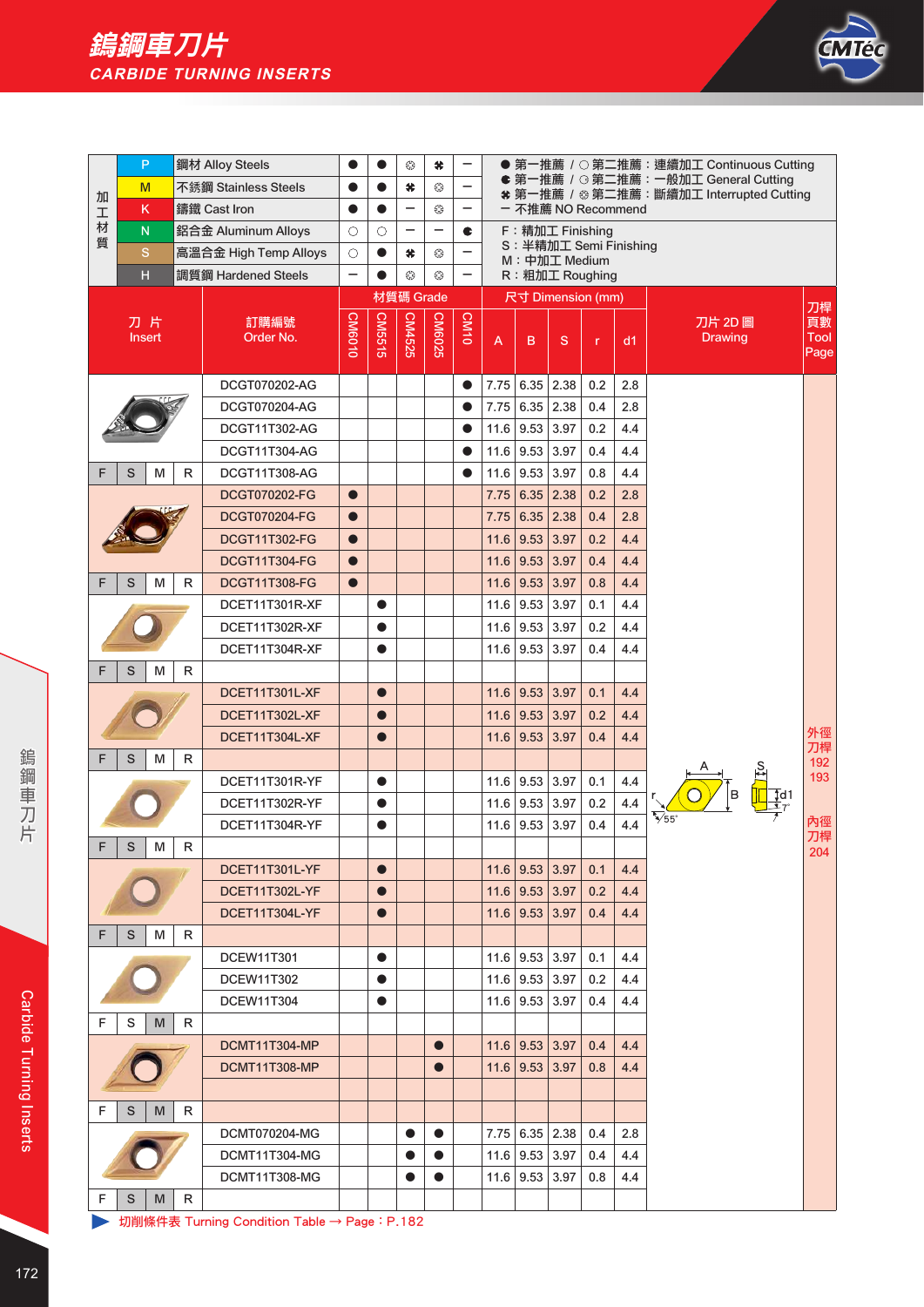

|        | P                   |   | 鋼材 Alloy Steels       |          |                    |           |               | -           |      |      |                                         |              |     | ● 第一推薦 / ○ 第二推薦:連續加工 Continuous Cutting                                         |                           |
|--------|---------------------|---|-----------------------|----------|--------------------|-----------|---------------|-------------|------|------|-----------------------------------------|--------------|-----|---------------------------------------------------------------------------------|---------------------------|
| 加      | M                   |   | 不銹鋼 Stainless Steels  |          |                    |           |               | -           |      |      |                                         |              |     | ● 第一推薦 / G第二推薦:一般加工 General Cutting<br>★ 第一推薦 / ❀ 第二推薦:斷續加工 Interrupted Cutting |                           |
| 工      | K                   |   | 鑄鐵 Cast Iron          |          |                    |           |               | -           |      |      | - 不推薦 NO Recommend                      |              |     |                                                                                 |                           |
| 材<br>質 | N                   |   | 鋁合金 Aluminum Alloys   |          |                    |           |               | c           |      |      | F: 精加工 Finishing                        |              |     |                                                                                 |                           |
|        | S                   |   | 高溫合金 High Temp Alloys |          |                    |           |               | -           |      |      | S: 半精加工 Semi Finishing<br>M: 中加工 Medium |              |     |                                                                                 |                           |
|        | н                   |   | 調質鋼 Hardened Steels   |          |                    |           |               | -           |      |      | R: 粗加工 Roughing                         |              |     |                                                                                 |                           |
|        |                     |   |                       |          |                    | 材質碼 Grade |               |             |      |      | 尺寸 Dimension (mm)                       |              |     |                                                                                 | 刀桿                        |
|        | 刀片<br><b>Insert</b> |   | 訂購編號<br>Order No.     | CIVI6010 | CM551<br><b>CT</b> | CM4525    | <b>CM6025</b> | g<br>) 聚晶鑽石 | A    | B    | S                                       | $\mathbf{r}$ | dd1 | 刀片 2D 圖<br><b>Drawing</b>                                                       | 頁數<br><b>Tool</b><br>Page |
|        |                     |   | DCGW070202-PC         |          |                    |           |               | $\bullet$   | 7.94 | 6.35 | 2.38                                    | 0.2          | 2.8 | ¦S,                                                                             |                           |
|        |                     |   | DCGW070204-PC         |          |                    |           |               | $\bullet$   | 7.94 | 6.35 | 2.38                                    | 0.4          | 2.8 |                                                                                 | 外徑<br>刀桿                  |
|        |                     |   | DCGW11T302-PC         |          |                    |           |               | $\bullet$   | 11.6 | 9.52 | 3.97                                    | 0.2          | 4.4 | $\frac{1}{\sqrt{2}}$ d1<br>B                                                    | 192                       |
| F      | S<br>M              | R | DCGW11T304-PC         |          |                    |           |               | $\bullet$   | 11.6 | 9.52 | 3.97                                    | 0.4          | 4.4 | $\sqrt{55}$                                                                     | 193                       |
|        |                     |   | DCGW070202P07-PC      |          |                    |           |               | $\bullet$   | 7.94 | 6.35 | 2.38                                    | 0.2          | 2.8 | ုဒ္                                                                             |                           |
|        |                     |   | DCGW070204P07-PC      |          |                    |           |               | $\bullet$   | 7.94 | 6.35 | 2.38                                    | 0.4          | 2.8 | B<br>td.                                                                        | 內徑<br>刀桿                  |
|        |                     |   | DCGW11T302P07-PC      |          |                    |           |               | $\bullet$   | 11.6 | 9.52 | 3.97                                    | 0.2          | 4.4 | $\sqrt{55}$                                                                     | 204                       |
| F      | S<br>м              | R | DCGW11T304P07-PC      |          |                    |           |               | $\bullet$   | 11.6 | 9.52 | 3.97                                    | 0.4          | 4.4 |                                                                                 |                           |

| ● 第一推薦 / G 第二推薦: 一般加工 General Cutting<br>$\xi_n^0$<br>不銹鋼 Stainless Steels<br>#<br>M<br>-<br>$\bullet$<br>* 第一推薦 / ※ 第二推薦:斷續加工 Interrupted Cutting<br>加<br>දැදි<br>K<br>鑄鐵 Cast Iron<br>$\bullet$<br>—<br>- 不推薦 NO Recommend<br>$\overline{\phantom{0}}$<br>I<br>材<br>F: 精加工 Finishing<br>N<br>鋁合金 Aluminum Alloys<br>$\circ$<br>c<br>質<br>S: 半精加工 Semi Finishing<br>$\mathbf S$<br>高溫合金 High Temp Alloys<br>$\circ$<br>#<br>€₿<br>M: 中加工 Medium<br>H<br>$\overline{\phantom{0}}$<br>調質鋼 Hardened Steels<br>€₿<br>€€<br>R: 粗加工 Roughing<br>$\overline{\phantom{0}}$<br>材質碼 Grade<br>尺寸 Dimension (mm)<br>刀桿<br>CM4525<br>CM6010<br>CM5515<br>CM6025<br>CM10<br>刀片<br>頁數<br>訂購編號<br>刀片 2D 圖<br>Order No.<br><b>Tool</b><br><b>Insert</b><br><b>Drawing</b><br>$\overline{A}$<br>B<br>S<br>dd1<br>$\mathsf{r}$<br>Page<br>9.53   9.53  <br>3.97<br>SCGT09T304-AG<br>0.4<br>4.4<br>$\bullet$<br>SCGT09T308-AG<br>9.53<br>9.53<br>3.97<br>0.8<br>4.4<br>$\bullet$<br>F<br>S<br>M<br>R.<br>9.53<br>3.97<br><b>SCGT09T304-FG</b><br>9.53<br>0.4<br>4.4<br>$\bullet$<br>3.97<br><b>SCGT09T308-FG</b><br>9.53<br>9.53<br>0.8<br>4.4<br>$\bullet$<br>S<br>R<br>F<br>M<br>9.53   9.53<br>3.97<br>SCMT09T304-SM<br>0.4<br>4.4<br>外徑<br>刀桿<br>194<br>R<br>F<br>S<br>M<br>SCMT09T304-MP<br>9.53<br>9.53<br>3.97<br>0.4<br>4.4<br>$\bullet$<br>F<br>S<br>R<br>M<br>9.53   9.53<br>3.97<br>SCMT09T304-MG<br>0.4<br>4.4<br>●<br>9.53   9.53<br>3.97<br>SCMT09T308-MG<br>0.8<br>4.4<br>●<br>R<br>F<br>S<br>M<br>切削條件表 Turning Condition Table → Page: P.182 | P | 鋼材 Alloy Steels |  | €₿ | × | $\overline{\phantom{0}}$ |  |  | ● 第一推薦 / ○ 第二推薦: 連續加工 Continuous Cutting |
|--------------------------------------------------------------------------------------------------------------------------------------------------------------------------------------------------------------------------------------------------------------------------------------------------------------------------------------------------------------------------------------------------------------------------------------------------------------------------------------------------------------------------------------------------------------------------------------------------------------------------------------------------------------------------------------------------------------------------------------------------------------------------------------------------------------------------------------------------------------------------------------------------------------------------------------------------------------------------------------------------------------------------------------------------------------------------------------------------------------------------------------------------------------------------------------------------------------------------------------------------------------------------------------------------------------------------------------------------------------------------------------------------------------------------------------------------------------------------------------------------------------------------------------------|---|-----------------|--|----|---|--------------------------|--|--|------------------------------------------|
|                                                                                                                                                                                                                                                                                                                                                                                                                                                                                                                                                                                                                                                                                                                                                                                                                                                                                                                                                                                                                                                                                                                                                                                                                                                                                                                                                                                                                                                                                                                                            |   |                 |  |    |   |                          |  |  |                                          |
|                                                                                                                                                                                                                                                                                                                                                                                                                                                                                                                                                                                                                                                                                                                                                                                                                                                                                                                                                                                                                                                                                                                                                                                                                                                                                                                                                                                                                                                                                                                                            |   |                 |  |    |   |                          |  |  |                                          |
|                                                                                                                                                                                                                                                                                                                                                                                                                                                                                                                                                                                                                                                                                                                                                                                                                                                                                                                                                                                                                                                                                                                                                                                                                                                                                                                                                                                                                                                                                                                                            |   |                 |  |    |   |                          |  |  |                                          |
|                                                                                                                                                                                                                                                                                                                                                                                                                                                                                                                                                                                                                                                                                                                                                                                                                                                                                                                                                                                                                                                                                                                                                                                                                                                                                                                                                                                                                                                                                                                                            |   |                 |  |    |   |                          |  |  |                                          |
|                                                                                                                                                                                                                                                                                                                                                                                                                                                                                                                                                                                                                                                                                                                                                                                                                                                                                                                                                                                                                                                                                                                                                                                                                                                                                                                                                                                                                                                                                                                                            |   |                 |  |    |   |                          |  |  |                                          |
|                                                                                                                                                                                                                                                                                                                                                                                                                                                                                                                                                                                                                                                                                                                                                                                                                                                                                                                                                                                                                                                                                                                                                                                                                                                                                                                                                                                                                                                                                                                                            |   |                 |  |    |   |                          |  |  |                                          |
|                                                                                                                                                                                                                                                                                                                                                                                                                                                                                                                                                                                                                                                                                                                                                                                                                                                                                                                                                                                                                                                                                                                                                                                                                                                                                                                                                                                                                                                                                                                                            |   |                 |  |    |   |                          |  |  |                                          |
|                                                                                                                                                                                                                                                                                                                                                                                                                                                                                                                                                                                                                                                                                                                                                                                                                                                                                                                                                                                                                                                                                                                                                                                                                                                                                                                                                                                                                                                                                                                                            |   |                 |  |    |   |                          |  |  |                                          |
|                                                                                                                                                                                                                                                                                                                                                                                                                                                                                                                                                                                                                                                                                                                                                                                                                                                                                                                                                                                                                                                                                                                                                                                                                                                                                                                                                                                                                                                                                                                                            |   |                 |  |    |   |                          |  |  |                                          |
|                                                                                                                                                                                                                                                                                                                                                                                                                                                                                                                                                                                                                                                                                                                                                                                                                                                                                                                                                                                                                                                                                                                                                                                                                                                                                                                                                                                                                                                                                                                                            |   |                 |  |    |   |                          |  |  |                                          |
|                                                                                                                                                                                                                                                                                                                                                                                                                                                                                                                                                                                                                                                                                                                                                                                                                                                                                                                                                                                                                                                                                                                                                                                                                                                                                                                                                                                                                                                                                                                                            |   |                 |  |    |   |                          |  |  |                                          |
|                                                                                                                                                                                                                                                                                                                                                                                                                                                                                                                                                                                                                                                                                                                                                                                                                                                                                                                                                                                                                                                                                                                                                                                                                                                                                                                                                                                                                                                                                                                                            |   |                 |  |    |   |                          |  |  |                                          |
|                                                                                                                                                                                                                                                                                                                                                                                                                                                                                                                                                                                                                                                                                                                                                                                                                                                                                                                                                                                                                                                                                                                                                                                                                                                                                                                                                                                                                                                                                                                                            |   |                 |  |    |   |                          |  |  |                                          |
|                                                                                                                                                                                                                                                                                                                                                                                                                                                                                                                                                                                                                                                                                                                                                                                                                                                                                                                                                                                                                                                                                                                                                                                                                                                                                                                                                                                                                                                                                                                                            |   |                 |  |    |   |                          |  |  |                                          |
|                                                                                                                                                                                                                                                                                                                                                                                                                                                                                                                                                                                                                                                                                                                                                                                                                                                                                                                                                                                                                                                                                                                                                                                                                                                                                                                                                                                                                                                                                                                                            |   |                 |  |    |   |                          |  |  |                                          |
|                                                                                                                                                                                                                                                                                                                                                                                                                                                                                                                                                                                                                                                                                                                                                                                                                                                                                                                                                                                                                                                                                                                                                                                                                                                                                                                                                                                                                                                                                                                                            |   |                 |  |    |   |                          |  |  |                                          |
|                                                                                                                                                                                                                                                                                                                                                                                                                                                                                                                                                                                                                                                                                                                                                                                                                                                                                                                                                                                                                                                                                                                                                                                                                                                                                                                                                                                                                                                                                                                                            |   |                 |  |    |   |                          |  |  |                                          |
|                                                                                                                                                                                                                                                                                                                                                                                                                                                                                                                                                                                                                                                                                                                                                                                                                                                                                                                                                                                                                                                                                                                                                                                                                                                                                                                                                                                                                                                                                                                                            |   |                 |  |    |   |                          |  |  |                                          |
|                                                                                                                                                                                                                                                                                                                                                                                                                                                                                                                                                                                                                                                                                                                                                                                                                                                                                                                                                                                                                                                                                                                                                                                                                                                                                                                                                                                                                                                                                                                                            |   |                 |  |    |   |                          |  |  |                                          |
|                                                                                                                                                                                                                                                                                                                                                                                                                                                                                                                                                                                                                                                                                                                                                                                                                                                                                                                                                                                                                                                                                                                                                                                                                                                                                                                                                                                                                                                                                                                                            |   |                 |  |    |   |                          |  |  |                                          |
|                                                                                                                                                                                                                                                                                                                                                                                                                                                                                                                                                                                                                                                                                                                                                                                                                                                                                                                                                                                                                                                                                                                                                                                                                                                                                                                                                                                                                                                                                                                                            |   |                 |  |    |   |                          |  |  |                                          |
|                                                                                                                                                                                                                                                                                                                                                                                                                                                                                                                                                                                                                                                                                                                                                                                                                                                                                                                                                                                                                                                                                                                                                                                                                                                                                                                                                                                                                                                                                                                                            |   |                 |  |    |   |                          |  |  |                                          |
|                                                                                                                                                                                                                                                                                                                                                                                                                                                                                                                                                                                                                                                                                                                                                                                                                                                                                                                                                                                                                                                                                                                                                                                                                                                                                                                                                                                                                                                                                                                                            |   |                 |  |    |   |                          |  |  |                                          |
|                                                                                                                                                                                                                                                                                                                                                                                                                                                                                                                                                                                                                                                                                                                                                                                                                                                                                                                                                                                                                                                                                                                                                                                                                                                                                                                                                                                                                                                                                                                                            |   |                 |  |    |   |                          |  |  |                                          |
|                                                                                                                                                                                                                                                                                                                                                                                                                                                                                                                                                                                                                                                                                                                                                                                                                                                                                                                                                                                                                                                                                                                                                                                                                                                                                                                                                                                                                                                                                                                                            |   |                 |  |    |   |                          |  |  |                                          |
|                                                                                                                                                                                                                                                                                                                                                                                                                                                                                                                                                                                                                                                                                                                                                                                                                                                                                                                                                                                                                                                                                                                                                                                                                                                                                                                                                                                                                                                                                                                                            |   |                 |  |    |   |                          |  |  |                                          |
|                                                                                                                                                                                                                                                                                                                                                                                                                                                                                                                                                                                                                                                                                                                                                                                                                                                                                                                                                                                                                                                                                                                                                                                                                                                                                                                                                                                                                                                                                                                                            |   |                 |  |    |   |                          |  |  |                                          |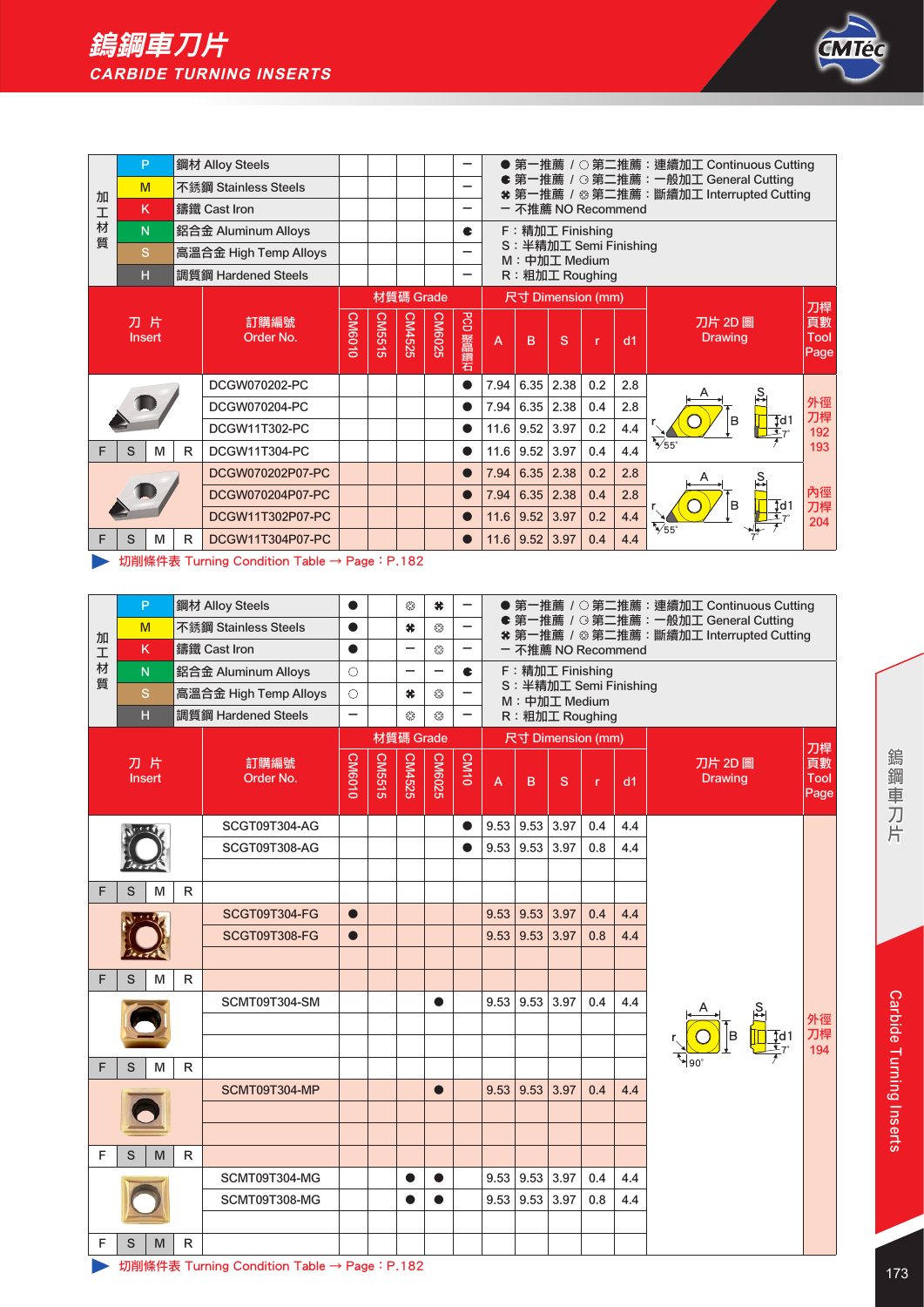

|   |   | P            |    | 鋼材 Alloy Steels       | $\bullet$ |        | 63        | #                        | -                                                              |                                    |             |                                         |              |     | ● 第一推薦 / ○ 第二推薦:連續加工 Continuous Cutting                                          |                           |
|---|---|--------------|----|-----------------------|-----------|--------|-----------|--------------------------|----------------------------------------------------------------|------------------------------------|-------------|-----------------------------------------|--------------|-----|----------------------------------------------------------------------------------|---------------------------|
| 加 | M |              |    | 不銹鋼 Stainless Steels  | $\bullet$ |        | #         | €₿                       |                                                                |                                    |             |                                         |              |     | ● 第一推薦 / G 第二推薦: 一般加工 General Cutting<br>* 第一推薦 / ※第二推薦:斷續加工 Interrupted Cutting |                           |
| 工 |   | K            |    | 鑄鐵 Cast Iron          | $\bullet$ |        | -         | €,                       | $\overline{\phantom{0}}$                                       |                                    |             | ー 不推薦 NO Recommend                      |              |     |                                                                                  |                           |
| 材 |   | N.           |    | 鋁合金 Aluminum Alloys   | $\circ$   |        | -         | $\overline{\phantom{0}}$ | c                                                              |                                    |             | F: 精加工 Finishing                        |              |     |                                                                                  |                           |
| 質 |   | <sub>S</sub> |    | 高溫合金 High Temp Alloys | $\circ$   |        | #         | €₿                       |                                                                |                                    |             | S: 半精加工 Semi Finishing<br>M: 中加工 Medium |              |     |                                                                                  |                           |
|   |   | H            |    | 調質鋼 Hardened Steels   | -         |        | දැදු      | දැද                      | -                                                              |                                    |             | R: 粗加工 Roughing                         |              |     |                                                                                  |                           |
|   |   |              |    |                       |           |        | 材質碼 Grade |                          |                                                                |                                    |             | 尺寸 Dimension (mm)                       |              |     |                                                                                  | 刀桿                        |
|   |   | 刀片<br>Insert |    | 訂購編號<br>Order No.     | CIVI6010  | CM5515 | CM4525    | <b>CM6025</b>            | CM10                                                           | $\overline{A}$                     | B           | <sub>S</sub>                            | $\mathbf{r}$ | d1  | 刀片 2D 圖<br><b>Drawing</b>                                                        | 頁數<br><b>Tool</b><br>Page |
|   |   |              |    | TCGT090204-AG         |           |        |           |                          |                                                                | 9.6                                | 5.56        | 2.38                                    | 0.4          | 2.5 |                                                                                  |                           |
|   |   |              |    | TCGT110204-AG         |           |        |           |                          | 6.35<br>2.38<br>0.4<br>2.8<br>11.0<br>$\bullet$<br>3.97<br>0.4 |                                    |             |                                         |              |     |                                                                                  |                           |
|   |   |              |    | TCGT16T304-AG         |           |        |           |                          |                                                                | 16.5                               | 9.53        |                                         |              | 4.4 |                                                                                  |                           |
| F | S | м            | R  | <b>TCGT16T308-AG</b>  |           |        |           |                          | e                                                              | 16.5                               | 9.53        | 3.97                                    | 0.8          | 4.4 |                                                                                  |                           |
|   |   |              |    | <b>TCGT090204-FG</b>  | $\bullet$ |        |           |                          |                                                                | 9.6                                | 5.56        | 2.38                                    | 0.4          | 2.5 |                                                                                  |                           |
|   |   |              |    | <b>TCGT110204-FG</b>  | $\bullet$ |        |           |                          |                                                                | 11.0                               | 6.35        | 2.38                                    | 0.4          | 2.8 |                                                                                  | 外徑                        |
|   |   |              |    | <b>TCGT16T304-FG</b>  | $\bullet$ |        |           |                          |                                                                | 16.5                               | 9.53        | 3.97                                    | 0.4          | 4.4 | $60^\circ$<br>⇔                                                                  | 刀桿<br>195                 |
| F | S | M            | R  | <b>TCGT16T308-FG</b>  | $\bullet$ |        |           |                          |                                                                | 16.5                               | 9.53        | 3.97                                    | 0.8          | 4.4 |                                                                                  |                           |
|   |   |              |    | <b>TCMT110204-MP</b>  |           |        |           |                          |                                                                |                                    | $11.0$ 6.35 | 2.38                                    | 0.4          | 2.8 | <b>B</b>                                                                         | 內徑                        |
|   |   |              |    |                       |           |        |           |                          |                                                                |                                    |             |                                         |              |     |                                                                                  | 刀桿<br>207                 |
| F | S | M            | R. |                       |           |        |           |                          |                                                                |                                    |             |                                         |              |     |                                                                                  |                           |
|   |   |              |    | <b>TCMT110204-MG</b>  |           |        | $\bullet$ | $\bullet$                |                                                                | 6.35<br>2.38<br>0.4<br>2.8<br>11.0 |             |                                         |              |     |                                                                                  |                           |
|   |   |              |    | <b>TCMT16T304-MG</b>  |           |        | $\bullet$ |                          |                                                                | 16.5                               | 9.53        | 3.97                                    | 0.4          | 4.4 |                                                                                  |                           |
|   |   |              |    | <b>TCMT16T308-MG</b>  |           |        | $\bullet$ |                          |                                                                | 16.5                               | 9.53        | 3.97                                    | 0.8          |     |                                                                                  |                           |
| F | S | M            | R  |                       |           |        |           |                          |                                                                |                                    |             |                                         |              |     |                                                                                  |                           |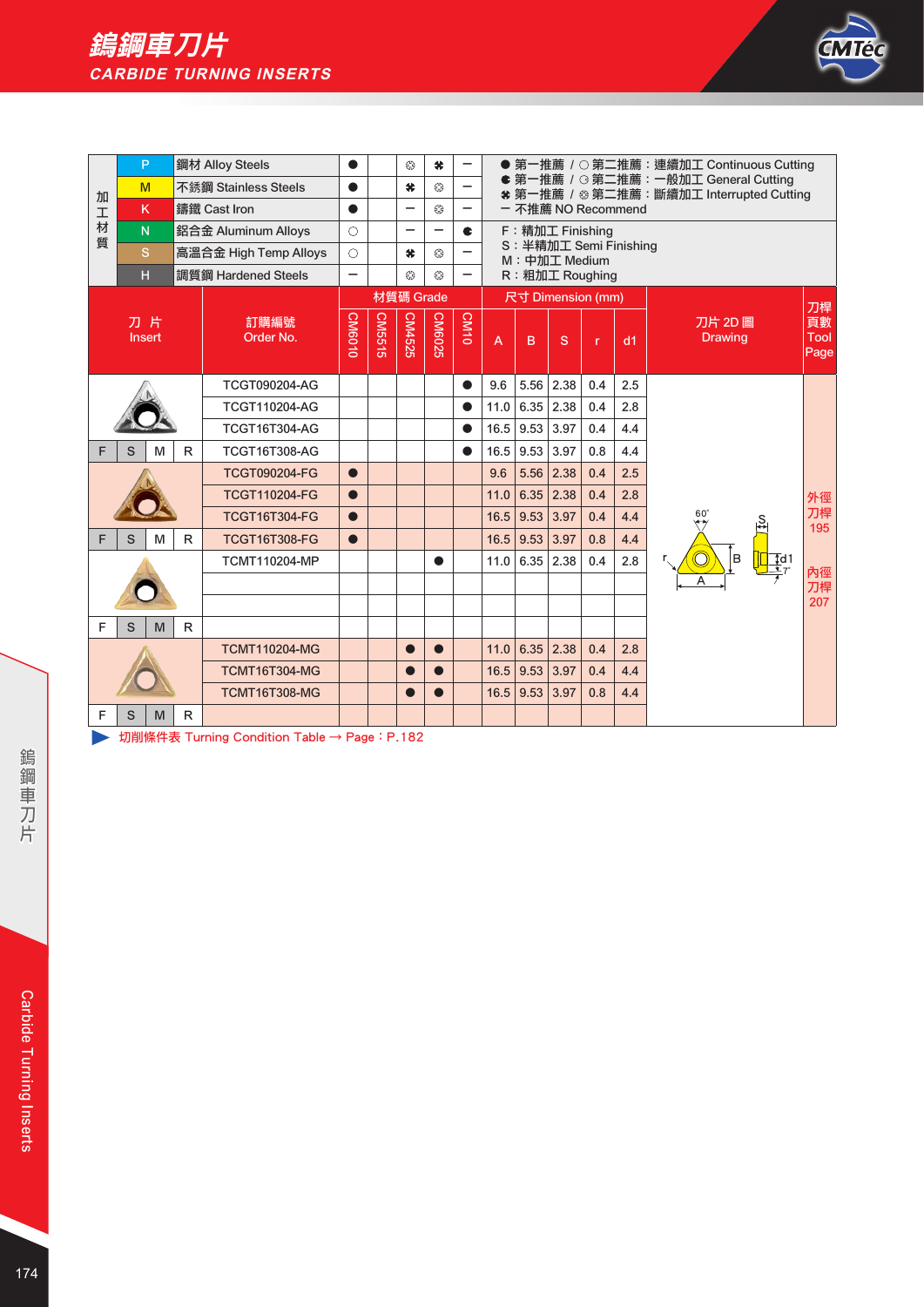

|   | P                   |             | 鋼材 Alloy Steels       |        |           | €₿                       | ×                        |      |      |                   |                   |     |                        | ● 第一推薦 / ○ 第二推薦: 連續加工 Continuous Cutting                                          |                    |
|---|---------------------|-------------|-----------------------|--------|-----------|--------------------------|--------------------------|------|------|-------------------|-------------------|-----|------------------------|-----------------------------------------------------------------------------------|--------------------|
| 加 | M                   |             | 不銹鋼 Stainless Steels  |        |           | #                        | €₿                       |      |      |                   |                   |     |                        | ● 第一推薦 / G 第二推薦: 一般加工 General Cutting<br>* 第一推薦 / ※ 第二推薦:斷續加工 Interrupted Cutting |                    |
| 工 | K.                  |             | 鑄鐵 Cast Iron          |        |           |                          | る                        |      |      |                   |                   |     | ー 不推薦 NO Recommend     |                                                                                   |                    |
| 材 | N.                  |             | 鋁合金 Aluminum Alloys   |        | O         | $\overline{\phantom{0}}$ | $\overline{\phantom{0}}$ |      |      | F:精加工 Finishing   |                   |     |                        |                                                                                   |                    |
| 質 | S                   |             | 高溫合金 High Temp Alloys |        | $\bullet$ | 关                        | ۞                        |      |      | M: 中加工 Medium     |                   |     | S: 半精加工 Semi Finishing |                                                                                   |                    |
|   | $\mathsf H$         |             | 調質鋼 Hardened Steels   |        |           | €₿                       | ₩                        |      |      | R: 粗加工 Roughing   |                   |     |                        |                                                                                   |                    |
|   |                     |             |                       |        |           | 材質碼 Grade                |                          |      |      | 尺寸 Dimension (mm) |                   |     |                        |                                                                                   | 刀桿                 |
|   | 刀片<br><b>Insert</b> |             | 訂購編號<br>Order No.     | CM6010 | CM5515    | CM4525                   | CM6025                   | CM10 | A    | B                 | S                 | r   | d1                     | 刀片 2D 圖<br><b>Drawing</b>                                                         | 頁數<br>Tool<br>Page |
|   |                     |             | <b>VBET110301R-XF</b> |        | $\bullet$ |                          |                          |      | 11.1 |                   | $6.35$ 3.18       | 0.1 | 2.8                    |                                                                                   |                    |
|   |                     |             | VBET110302R-XF        |        | $\bullet$ |                          |                          |      | 11.1 |                   | $6.35 \vert 3.18$ | 0.2 | 2.8                    |                                                                                   |                    |
|   |                     |             | <b>VBET110304R-XF</b> |        |           |                          |                          |      | 11.1 |                   | $6.35$ 3.18       | 0.4 | 2.8                    |                                                                                   |                    |
| F | S<br>M              | R           |                       |        |           |                          |                          |      |      |                   |                   |     |                        |                                                                                   |                    |
|   |                     |             | <b>VBET110301L-XF</b> |        | $\bullet$ |                          |                          |      | 11.1 | 6.35              | 3.18              | 0.1 | 2.8                    |                                                                                   |                    |
|   |                     |             | <b>VBET110302L-XF</b> |        | $\bullet$ |                          |                          |      | 11.1 | 6.35              | 3.18              | 0.2 | 2.8                    |                                                                                   |                    |
|   |                     |             | <b>VBET110304L-XF</b> |        | $\bullet$ |                          |                          |      | 11.1 | 6.35              | 3.18              | 0.4 | 2.8                    |                                                                                   |                    |
| F | S<br>M              | R           |                       |        |           |                          |                          |      |      |                   |                   |     |                        |                                                                                   |                    |
|   |                     |             | VBET110301R-YF        |        | $\bullet$ |                          |                          |      | 11.1 |                   | $6.35$ 3.18       | 0.1 | 2.8                    |                                                                                   |                    |
|   |                     |             | VBET110302R-YF        |        | $\bullet$ |                          |                          |      | 11.1 | 6.35              | 3.18              | 0.2 | 2.8                    |                                                                                   | 外徑<br>刀桿           |
|   |                     |             | <b>VBET110304R-YF</b> |        | $\bullet$ |                          |                          |      | 11.1 |                   | $6.35 \mid 3.18$  | 0.4 | 2.8                    |                                                                                   | 197                |
| F | S<br>M              | R           |                       |        |           |                          |                          |      |      |                   |                   |     |                        |                                                                                   |                    |
|   |                     |             | <b>VBET110301L-YF</b> |        | $\bullet$ |                          |                          |      | 11.1 |                   | $6.35$ 3.18       | 0.1 | 2.8                    | $\sqrt{35}$                                                                       | 內徑                 |
|   |                     |             | <b>VBET110302L-YF</b> |        | $\bullet$ |                          |                          |      | 11.1 | 6.35              | 3.18              | 0.2 | 2.8                    |                                                                                   | 刀桿                 |
|   |                     |             | <b>VBET110304L-YF</b> |        | $\bullet$ |                          |                          |      | 11.1 | 6.35              | 3.18              | 0.4 | 2.8                    |                                                                                   | 208<br>209         |
| F | S<br>M              | $\mathsf R$ |                       |        |           |                          |                          |      |      |                   |                   |     |                        |                                                                                   |                    |
|   |                     |             | <b>VBEW110301</b>     |        | $\bullet$ |                          |                          |      | 11.1 |                   | $6.35$ 3.18       | 0.1 | 2.8                    |                                                                                   |                    |
|   |                     |             | <b>VBEW110302</b>     |        | $\bullet$ |                          |                          |      | 11.1 |                   | $6.35 \vert 3.18$ | 0.2 | 2.8                    |                                                                                   |                    |
|   |                     |             | <b>VBEW110304</b>     |        | $\bullet$ |                          |                          |      | 11.1 |                   | $6.35$ 3.18       | 0.4 | 2.8                    |                                                                                   |                    |
| F | S<br>M              | R           |                       |        |           |                          |                          |      |      |                   |                   |     |                        |                                                                                   |                    |
|   |                     |             | <b>VBMT160404-MG</b>  |        |           | $\bullet$                | $\bullet$                |      | 16.6 | 9.53              | 4.76              | 0.4 | 4.4                    |                                                                                   |                    |
|   |                     |             | <b>VBMT160408-MG</b>  |        |           | $\bullet$                |                          |      | 16.6 | 9.53              | 4.76              | 0.8 | 4.4                    |                                                                                   |                    |
|   |                     |             |                       |        |           |                          |                          |      |      |                   |                   |     |                        |                                                                                   |                    |
| F | S<br>M              | R           |                       |        |           |                          |                          |      |      |                   |                   |     |                        |                                                                                   |                    |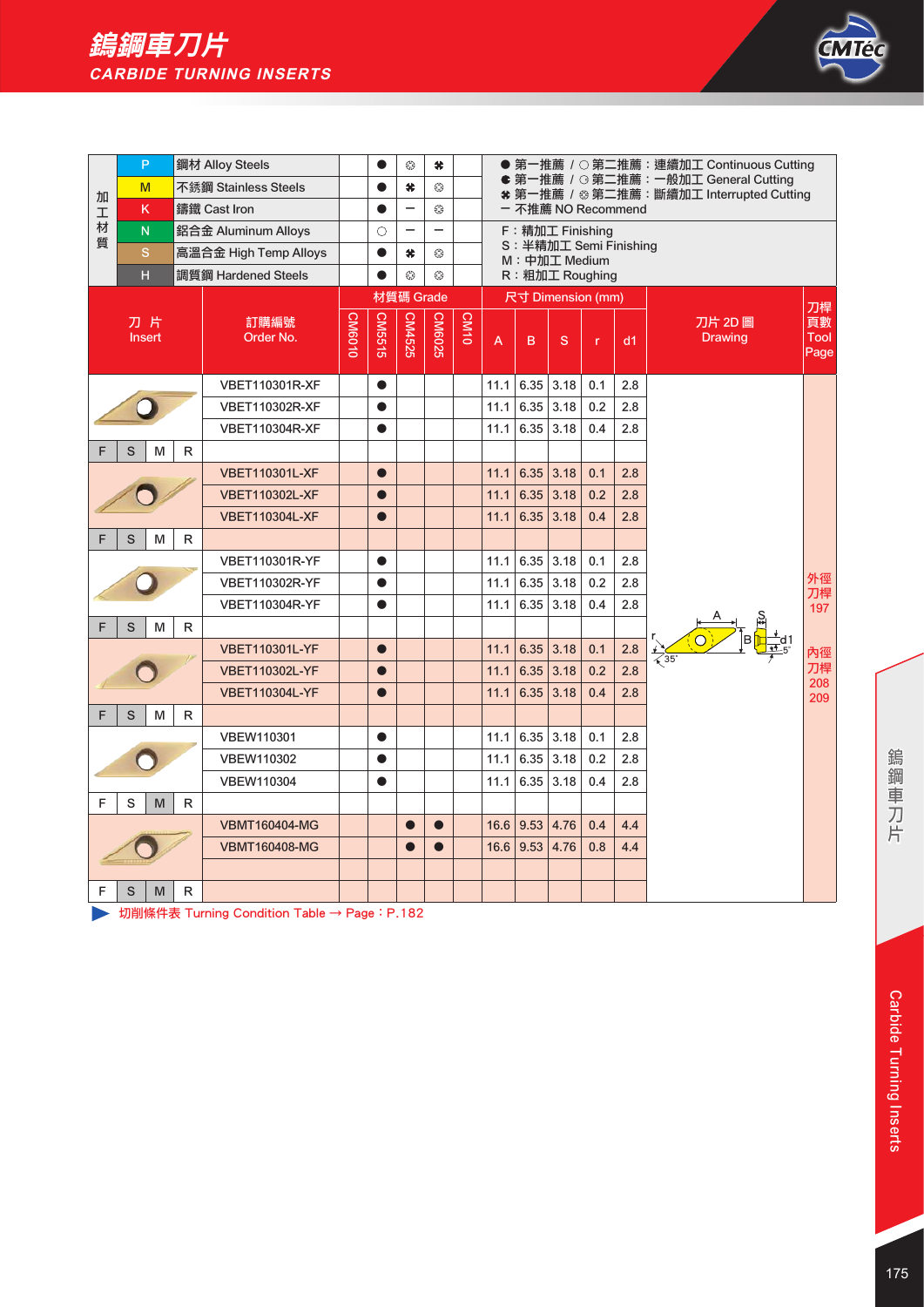

|        | P                       |             | 鋼材 Alloy Steels                              | $\bullet$              | $\bullet$ |           |                          | -                        |              |                  |                                  |               |            | ● 第一推薦 / ○ 第二推薦:連續加工 Continuous Cutting                                            |            |
|--------|-------------------------|-------------|----------------------------------------------|------------------------|-----------|-----------|--------------------------|--------------------------|--------------|------------------|----------------------------------|---------------|------------|------------------------------------------------------------------------------------|------------|
|        | M                       |             | 不銹鋼 Stainless Steels                         | $\bullet$              | $\bullet$ |           |                          | $\overline{\phantom{0}}$ |              |                  |                                  |               |            | ● 第一推薦 / G 第二推薦: 一般加工 General Cutting<br>* 第一推薦 / ※ 第二推薦: 斷續加工 Interrupted Cutting |            |
| 加<br>工 | κ                       |             | 鑄鐵 Cast Iron                                 | $\bullet$              | $\bullet$ |           | $\overline{\phantom{0}}$ | -                        |              |                  | - 不推薦 NO Recommend               |               |            |                                                                                    |            |
| 材      | $\overline{\mathsf{N}}$ |             | 鋁合金 Aluminum Alloys                          | О                      | $\circ$   |           | C                        | c                        |              |                  | F: 精加工 Finishing                 |               |            |                                                                                    |            |
| 質      | S                       |             | 高溫合金 High Temp Alloys                        | $\circ$                | $\bullet$ |           |                          |                          |              |                  | S: 半精加工 Semi Finishing           |               |            |                                                                                    |            |
|        | H                       |             | 調質鋼 Hardened Steels                          | -                      |           |           |                          | -                        |              |                  | M: 中加工 Medium<br>R: 粗加工 Roughing |               |            |                                                                                    |            |
|        |                         |             |                                              |                        |           | 材質碼 Grade |                          |                          |              |                  | 尺寸 Dimension (mm)                |               |            |                                                                                    |            |
|        | 刀片                      |             | 訂購編號                                         |                        |           |           |                          |                          |              |                  |                                  |               |            | 刀片 2D 圖                                                                            | 刀桿<br>頁數   |
|        | <b>Insert</b>           |             | Order No.                                    | CM6010                 | CM5515    | CM4525    | CM <sub>10</sub>         | PCD 聚晶鑽石                 | A            | B                | S                                | $\mathsf{r}$  | dd1        | <b>Drawing</b>                                                                     | Tool       |
|        |                         |             |                                              |                        |           |           |                          |                          |              |                  |                                  |               |            |                                                                                    | Page       |
|        |                         |             | VCGT110302-AG                                |                        |           |           | $\bullet$                |                          | 11.1         | 6.35             | 3.18                             | 0.2           | 2.8        |                                                                                    |            |
|        |                         |             | VCGT110304-AG                                |                        |           |           | $\bullet$                |                          | 11.1         | 6.35             | 3.18                             | 0.4           | 2.8        |                                                                                    |            |
|        |                         |             | VCGT160402-AG                                |                        |           |           | $\bullet$                |                          |              | $16.6$ 9.52      | 4.76                             | 0.2           | 4.4        |                                                                                    |            |
|        |                         |             | VCGT160404-AG                                |                        |           |           | $\bullet$                |                          |              | $16.6$ 9.52      | 4.76                             | 0.4           | 4.4        |                                                                                    |            |
| F      | S<br>M                  | R           | VCGT160408-AG                                |                        |           |           | $\bullet$                |                          | 16.6         | 9.52             | 4.76                             | 0.8           | 4.4        |                                                                                    |            |
|        |                         |             | <b>VCGT110302-FG</b>                         | $\bullet$              |           |           |                          |                          | 11.1         | 6.35             | 3.18                             | 0.2           | 2.8        |                                                                                    |            |
|        |                         |             | <b>VCGT110304-FG</b>                         | $\bullet$              |           |           |                          |                          | 11.1         | 6.35             | 3.18                             | 0.4           | 2.8        |                                                                                    |            |
|        |                         |             | <b>VCGT160402-FG</b><br><b>VCGT160404-FG</b> | $\bullet$<br>$\bullet$ |           |           |                          |                          | 16.6<br>16.6 | 9.52<br>9.52     | 4.76<br>4.76                     | 0.2<br>0.4    | 4.4<br>4.4 |                                                                                    |            |
| F      | S<br>M                  | R           | <b>VCGT160408-FG</b>                         | $\bullet$              |           |           |                          |                          | 16.6         | 9.52             | 4.76                             | 0.8           | 4.4        |                                                                                    |            |
|        |                         |             | <b>VCET110301R-XF</b>                        |                        | $\bullet$ |           |                          |                          | 11.1         | 6.35             | 3.18                             | 0.1           | 2.8        |                                                                                    |            |
|        |                         |             | <b>VCET110302R-XF</b>                        |                        | $\bullet$ |           |                          |                          | 11.1         | 6.35             | 3.18                             | 0.2           | 2.8        |                                                                                    |            |
|        |                         |             | <b>VCET110304R-XF</b>                        |                        | $\bullet$ |           |                          |                          | 11.1         | 6.35             | 3.18                             | 0.4           | 2.8        |                                                                                    |            |
| F      | S<br>M                  | R           |                                              |                        |           |           |                          |                          |              |                  |                                  |               |            |                                                                                    |            |
|        |                         |             | <b>VCET110301L-XF</b>                        |                        | $\bullet$ |           |                          |                          | 11.1         | 6.35             | 3.18                             | 0.1           | 2.8        |                                                                                    |            |
|        |                         |             |                                              |                        |           |           |                          |                          |              | 6.35             | 3.18                             |               |            |                                                                                    |            |
|        |                         |             | <b>VCET110302L-XF</b>                        |                        | $\bullet$ |           |                          |                          | 11.1         |                  |                                  | 0.2           | 2.8        |                                                                                    |            |
|        |                         |             | <b>VCET110304L-XF</b>                        |                        | $\bullet$ |           |                          |                          | 11.1         | 6.35             | 3.18                             | 0.4           | 2.8        |                                                                                    |            |
| F      | S<br>M                  | R           |                                              |                        |           |           |                          |                          |              |                  |                                  |               |            |                                                                                    |            |
|        |                         |             | <b>VCET110301R-YF</b>                        |                        | $\bullet$ |           |                          |                          | 11.1         | 6.35             | 3.18                             | 0.1           | 2.8        |                                                                                    | 外徑         |
|        |                         |             | VCET110302R-YF                               |                        | $\bullet$ |           |                          |                          | 11.1         | 6.35             | 3.18                             | 0.2           | 2.8        |                                                                                    | 刀桿<br>198  |
|        |                         |             | <b>VCET110304R-YF</b>                        |                        | $\bullet$ |           |                          |                          | 11.1         | 6.35             | 3.18                             | 0.4           | 2.8        |                                                                                    |            |
| F      | S<br>M                  | $\mathsf R$ |                                              |                        |           |           |                          |                          |              |                  |                                  |               |            |                                                                                    | 內徑         |
|        |                         |             | <b>VCET110301L-YF</b>                        |                        |           |           |                          |                          |              |                  | 11.1 6.35 3.18 0.1               |               | 2.8        |                                                                                    | 刀桿         |
|        |                         |             | <b>VCET110302L-YF</b>                        |                        | $\bullet$ |           |                          |                          | 11.1         | 6.35             | 3.18                             | 0.2           | 2.8        |                                                                                    | 210<br>211 |
|        |                         |             | <b>VCET110304L-YF</b>                        |                        | $\bullet$ |           |                          |                          | 11.1         | 6.35             | 3.18                             | 0.4           | 2.8        |                                                                                    |            |
| F      | M<br>S                  | R           |                                              |                        |           |           |                          |                          |              |                  |                                  |               |            |                                                                                    |            |
|        |                         |             | <b>VCEW110301</b>                            |                        | $\bullet$ |           |                          |                          |              | $11.1$ 6.35 3.18 |                                  | 0.1           | 2.8        |                                                                                    |            |
|        |                         |             | <b>VCEW110302</b>                            |                        | $\bullet$ |           |                          |                          | 11.1         |                  | $6.35$ 3.18                      | 0.2           | 2.8        |                                                                                    |            |
|        |                         |             | VCEW110304                                   |                        | $\bullet$ |           |                          |                          | 11.1         | 6.35             | 3.18                             | $0.4^{\circ}$ | 2.8        |                                                                                    |            |
| F.     | S<br>M                  | R           |                                              |                        |           |           |                          |                          |              |                  |                                  |               |            |                                                                                    |            |
|        |                         |             | <b>VCGT110301-SG</b>                         |                        | $\bullet$ |           |                          |                          | 11.1         |                  | $6.35$ 3.18                      | 0.1           | 2.8        |                                                                                    |            |
|        |                         |             | VCGT110302-SG                                |                        | $\bullet$ |           |                          |                          | 11.1         | 6.35             | 3.18                             | 0.2           | 2.8        |                                                                                    |            |
|        |                         |             | VCGT110304-SG                                |                        | $\bullet$ |           |                          |                          | 11.1         | 6.35             | 3.18                             | 0.4           | 2.8        |                                                                                    |            |
| F      | S<br>М                  | R           |                                              |                        |           |           |                          |                          |              |                  |                                  |               |            |                                                                                    |            |
|        |                         |             | VCGW110302-PC                                |                        |           |           |                          |                          | 11.1         |                  | $6.35$ 3.18                      | 0.2           | 2.8        |                                                                                    |            |
|        |                         |             | VCGW110304-PC                                |                        |           |           |                          | $\bullet$                | 11.1         |                  | 6.35   3.18                      | 0.4           | 2.8        |                                                                                    |            |
|        |                         |             | VCGW160402-PC                                |                        |           |           |                          |                          |              | $16.5$ 9.52      | 4.76                             | 0.2           | 4.4        |                                                                                    |            |
| F.     | S<br>М                  | R           | VCGW160404-PC                                |                        |           |           |                          |                          |              | $16.5$ 9.52      | 4.76                             | 0.4           | 4.4        |                                                                                    |            |
|        |                         |             | VCGW110302P07-PC                             |                        |           |           |                          |                          | 11.1         | 6.35             | 3.18                             | 0.2           | 2.8        |                                                                                    |            |
|        |                         |             | VCGW110304P07-PC                             |                        |           |           |                          |                          | 11.1         | 6.35             | 3.18                             | 0.4           | 2.8        |                                                                                    |            |
|        |                         |             | VCGW160402P07-PC                             |                        |           |           |                          |                          |              | $16.5$ 9.52 4.76 |                                  | 0.2           | 4.4        | ∕ 35ີ                                                                              |            |
| F.     | S<br>M                  | R           | VCGW160404P07-PC                             |                        |           |           |                          |                          | 16.5         | 9.52             | 4.76                             | 0.4           | 4.4        |                                                                                    |            |

→ 切削條件表 Turning Condition Table → Page: P.182

**Carbide Turning Inserts** 

鎢鋼車刀片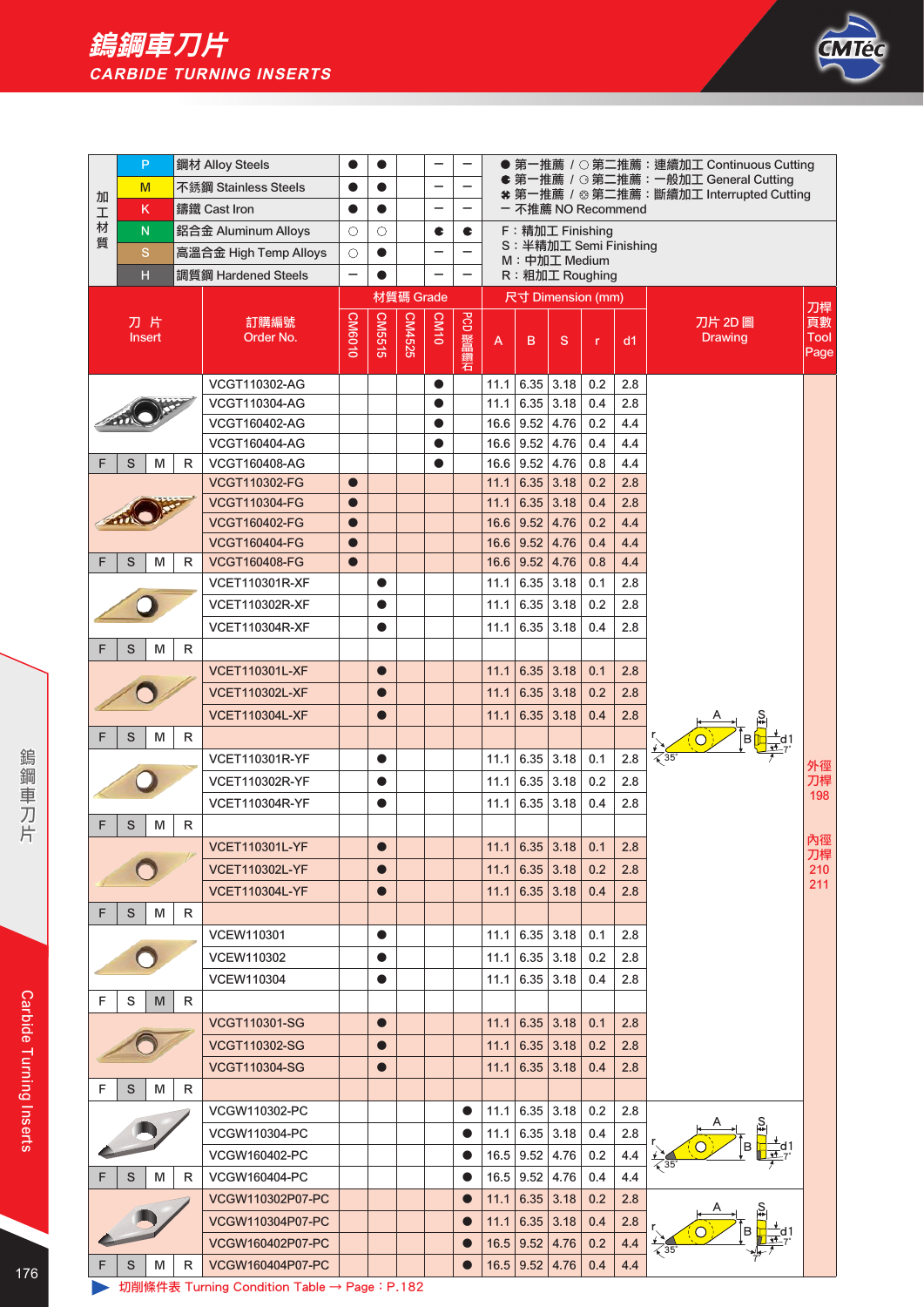

|        |   | P                       |   | 鋼材 Alloy Steels       | €₿                       | ×                            | ×             | #         |                                                                                                              |      |               |                                         |     |      | ● 第一推薦 / ○ 第二推薦:連續加工 Continuous Cutting |                          |
|--------|---|-------------------------|---|-----------------------|--------------------------|------------------------------|---------------|-----------|--------------------------------------------------------------------------------------------------------------|------|---------------|-----------------------------------------|-----|------|-----------------------------------------|--------------------------|
|        |   | M                       |   | 不銹鋼 Stainless Steels  | #                        | $\xi^{\text{th}}_{\text{D}}$ | ₩             | €₿        | ● 第一推薦 / G 第二推薦: 一般加工 General Cutting<br>* 第一推薦 / ※ 第二推薦:斷續加工 Interrupted Cutting<br>- 不推薦 NO Recommend<br># |      |               |                                         |     |      |                                         |                          |
| 加<br>工 |   | κ                       |   | 鑄鐵 Cast Iron          | $\qquad \qquad -$        | €₿                           | ₩             |           |                                                                                                              |      |               |                                         |     |      |                                         |                          |
| 材      |   | $\overline{\mathsf{N}}$ |   | 鋁合金 Aluminum Alloys   | $\overline{\phantom{0}}$ | -                            | —             |           |                                                                                                              |      |               | F: 精加工 Finishing                        |     |      |                                         |                          |
| 質      |   | $\mathbf S$             |   | 高溫合金 High Temp Alloys | ₩                        | €                            | €₿            | ₩         |                                                                                                              |      |               | S: 半精加工 Semi Finishing<br>M: 中加工 Medium |     |      |                                         |                          |
|        |   | H                       |   | 調質鋼 Hardened Steels   | €₿                       | €₿                           | €₿            | #         |                                                                                                              |      |               | R: 粗加工 Roughing                         |     |      |                                         |                          |
|        |   |                         |   |                       |                          |                              | 材質碼 Grade     |           |                                                                                                              |      |               | 尺寸 Dimension (mm)                       |     |      |                                         |                          |
|        |   | 刀片<br>Insert            |   | 訂購編號<br>Order No.     | CM4525                   | <b>CM6025</b>                | <b>CM6035</b> | CM7535    |                                                                                                              | A    | B             | S                                       | r   | dd1  | 刀片 2D 圖<br><b>Drawing</b>               | 刀桿<br>頁數<br>Tool<br>Page |
|        |   |                         |   | CNMG120404-FP         | $\bullet$                | $\bullet$                    |               |           |                                                                                                              | 12.9 | 12.7          | 4.76                                    | 0.4 | 5.16 |                                         |                          |
|        |   |                         |   | CNMG120408-FP         | $\bullet$                | $\bullet$                    |               |           |                                                                                                              | 12.9 | 12.7          | 4.76                                    | 0.8 | 5.16 |                                         |                          |
| F      | S | M                       | R |                       |                          |                              |               |           |                                                                                                              |      |               |                                         |     |      |                                         |                          |
|        |   |                         |   | <b>CNMG120404-SM</b>  | $\bullet$                | $\bullet$                    |               |           |                                                                                                              | 12.9 | 12.7          | 4.76                                    | 0.4 | 5.16 |                                         |                          |
|        |   |                         |   | <b>CNMG120408-SM</b>  | $\bullet$                | $\bullet$                    |               |           |                                                                                                              | 12.9 | 12.7          | 4.76                                    | 0.8 | 5.16 |                                         |                          |
|        |   |                         |   |                       |                          |                              |               |           |                                                                                                              |      |               |                                         |     |      |                                         |                          |
| F      | S | M                       | R |                       |                          |                              |               |           |                                                                                                              |      |               |                                         |     |      |                                         |                          |
|        |   |                         |   | CNMG120404-SP         |                          | $\bullet$                    |               |           |                                                                                                              | 12.9 | 12.7          | 4.76                                    | 0.4 | 5.16 |                                         |                          |
|        |   |                         |   | CNMG120408-SP         |                          | $\bullet$                    |               |           |                                                                                                              | 12.9 | 12.7          | 4.76                                    | 0.8 | 5.16 |                                         |                          |
|        |   |                         |   |                       |                          |                              |               |           |                                                                                                              |      |               |                                         |     |      |                                         |                          |
| F      | S | M                       | R |                       |                          |                              |               |           |                                                                                                              |      |               |                                         |     |      |                                         |                          |
|        |   |                         |   | <b>CNMG120404-MP</b>  | $\bullet$                | $\bullet$                    | $\bullet$     | $\bullet$ |                                                                                                              | 12.9 | 12.7          | 4.76                                    | 0.4 | 5.16 |                                         | 外徑                       |
|        |   |                         |   | <b>CNMG120408-MP</b>  | $\bullet$                | $\bullet$                    | $\bullet$     | $\bullet$ |                                                                                                              | 12.9 | 12.7          | 4.76                                    | 0.8 | 5.16 |                                         | 刀桿                       |
|        |   |                         |   | <b>CNMG120412-MP</b>  |                          |                              |               |           |                                                                                                              | 12.9 | 12.7          | 4.76                                    | 1.2 | 5.16 | S.                                      | 189<br>190               |
| F      | S | M                       | R |                       |                          |                              |               |           |                                                                                                              |      |               |                                         |     |      | $\overline{1}$ d1<br>в                  |                          |
|        |   |                         |   | <b>CNMG120408-RK</b>  |                          | $\bullet$                    |               |           |                                                                                                              |      | $12.9$ 12.7   | 4.76                                    | 0.8 | 5.16 |                                         |                          |
|        |   |                         |   |                       |                          |                              |               |           |                                                                                                              |      |               |                                         |     |      | $\sqrt{80}$                             | 內徑<br>刀桿                 |
| F      | S | M                       | R |                       |                          |                              |               |           |                                                                                                              |      |               |                                         |     |      |                                         | 202                      |
|        |   |                         |   | <b>CNMG120408-RG</b>  |                          | $\bullet$                    | $\bullet$     |           |                                                                                                              | 12.9 | 12.7          | 4.76                                    | 0.8 | 5.16 |                                         |                          |
|        |   |                         |   |                       |                          |                              |               |           |                                                                                                              |      |               |                                         |     |      |                                         |                          |
|        |   |                         |   |                       |                          |                              |               |           |                                                                                                              |      |               |                                         |     |      |                                         |                          |
| F      | S | M                       | R |                       |                          |                              |               |           |                                                                                                              |      |               |                                         |     |      |                                         |                          |
|        |   |                         |   | <b>CNMG120408-RP</b>  |                          | $\bullet$                    | $\bullet$     |           |                                                                                                              |      | $12.9$   12.7 | 4.76                                    | 0.8 | 5.16 |                                         |                          |
|        |   |                         |   | <b>CNMG120412-RP</b>  |                          | 0                            |               |           |                                                                                                              |      | 12.9 12.7     | 4.76                                    | 1.2 | 5.16 |                                         |                          |
|        |   |                         |   |                       |                          |                              |               |           |                                                                                                              |      |               |                                         |     |      |                                         |                          |
| F      | S | M                       | R |                       |                          |                              |               |           |                                                                                                              |      |               |                                         |     |      |                                         |                          |
|        |   |                         |   | <b>CNMG120408-HG</b>  |                          | $\bullet$                    | $\bullet$     |           |                                                                                                              | 12.9 | 12.7          | 4.76                                    | 0.8 | 5.16 |                                         |                          |
|        |   |                         |   | <b>CNMG120412-HG</b>  |                          | $\bullet$                    |               |           |                                                                                                              | 12.9 | 12.7          | 4.76                                    | 1.2 | 5.16 |                                         |                          |
|        |   |                         |   |                       |                          |                              |               |           |                                                                                                              |      |               |                                         |     |      |                                         |                          |
| F      | S | м                       | R |                       |                          |                              |               |           |                                                                                                              |      |               |                                         |     |      |                                         |                          |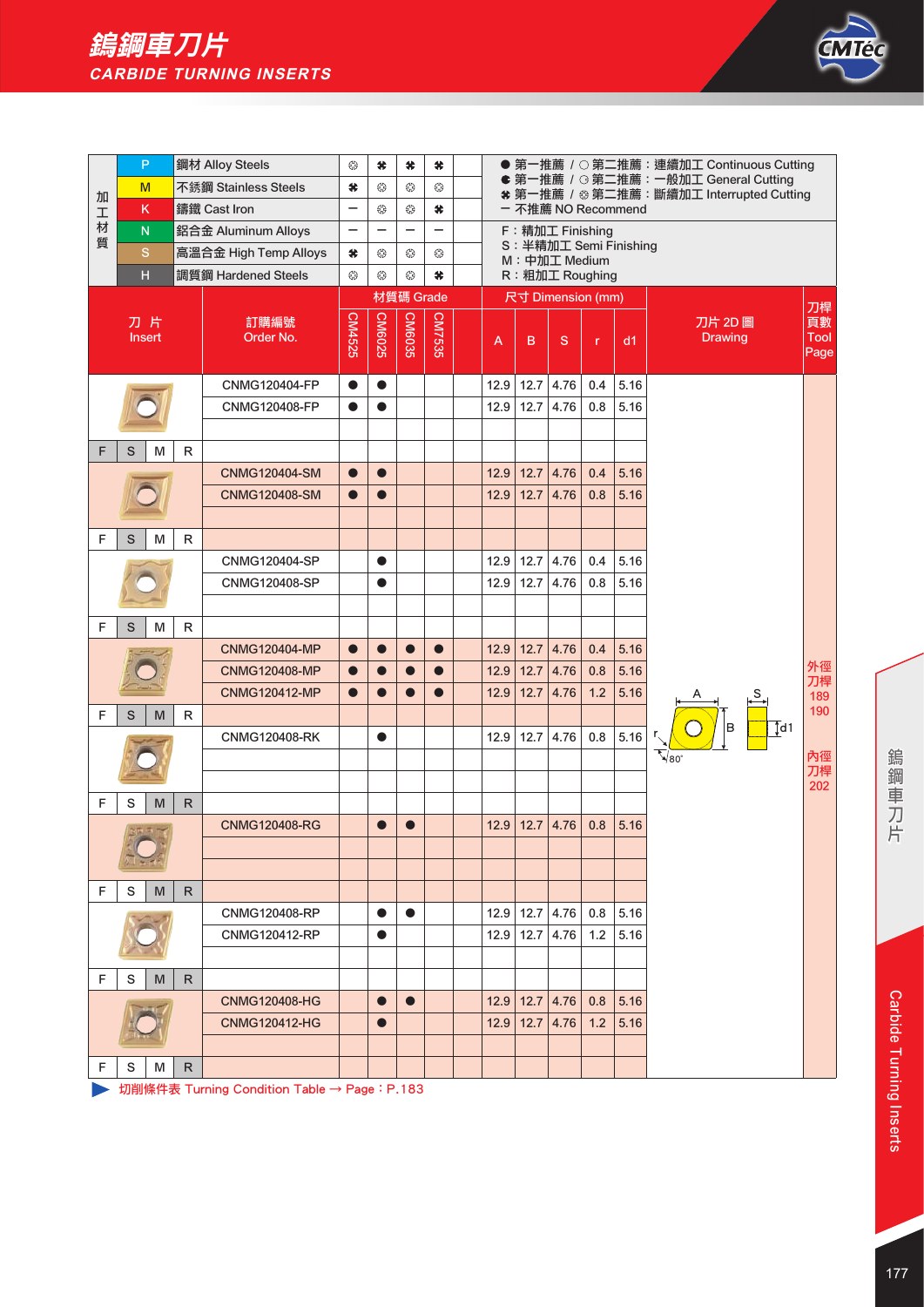

|        |                     | P |              | 鋼材 Alloy Steels       |        | 关                        | #         | 关                        | $\bullet$  |                |             |                                         |              |      | ● 第一推薦 / ○ 第二推薦:連續加工 Continuous Cutting                                         |                    |
|--------|---------------------|---|--------------|-----------------------|--------|--------------------------|-----------|--------------------------|------------|----------------|-------------|-----------------------------------------|--------------|------|---------------------------------------------------------------------------------|--------------------|
| 加      | M                   |   |              | 不銹鋼 Stainless Steels  |        | €₿                       | €₿        | €₿                       | $\bullet$  |                |             |                                         |              |      | ● 第一推薦 / G第二推薦: 一般加工 General Cutting<br>* 第一推薦 / ※第二推薦:斷續加工 Interrupted Cutting |                    |
| 工      |                     | K |              | 鑄鐵 Cast Iron          |        | €₿                       | €₿        | #                        |            |                |             | - 不推薦 NO Recommend                      |              |      |                                                                                 |                    |
| 材<br>質 | N                   |   |              | 鋁合金 Aluminum Alloys   |        | $\overline{\phantom{0}}$ | L,        | $\overline{\phantom{0}}$ | $\bigcirc$ |                |             | F: 精加工 Finishing                        |              |      |                                                                                 |                    |
|        |                     | S |              | 高溫合金 High Temp Alloys |        | 쏣                        | 옯         | €₿                       |            |                |             | S: 半精加工 Semi Finishing<br>M: 中加工 Medium |              |      |                                                                                 |                    |
|        | H                   |   |              | 調質鋼 Hardened Steels   |        | දුදු                     | දිලි      | 关                        |            |                |             | R: 粗加工 Roughing                         |              |      |                                                                                 |                    |
|        |                     |   |              |                       |        |                          | 材質碼 Grade |                          |            |                |             | 尺寸 Dimension (mm)                       |              |      |                                                                                 | 刀桿                 |
|        | 刀片<br><b>Insert</b> |   |              | 訂購編號<br>Order No.     | CM4525 | CM6025                   | CM6035    | CM7535                   | CM5515     | $\overline{A}$ | B           | S                                       | $\mathbf{r}$ | dd1  | 刀片 2D 圖<br><b>Drawing</b>                                                       | 頁數<br>Tool<br>Page |
|        |                     |   |              | DNGX110401-FG         |        |                          |           |                          | $\bullet$  | 11.6           | 9.52        | 4.76                                    | 0.1          | 4.5  |                                                                                 |                    |
|        |                     |   |              | DNGX110402-FG         |        |                          |           |                          |            |                | $11.6$ 9.52 | 4.76                                    | 0.2          | 4.5  |                                                                                 |                    |
|        |                     |   |              |                       |        |                          |           |                          |            |                |             |                                         |              |      |                                                                                 |                    |
| F      | S                   | M | R            |                       |        |                          |           |                          |            |                |             |                                         |              |      |                                                                                 |                    |
|        |                     |   |              | <b>DNMG150404-SP</b>  |        | $\bullet$                |           |                          |            | 15.5           | 12.7        | 4.76                                    | 0.4          | 5.16 |                                                                                 |                    |
|        |                     |   |              |                       |        |                          |           |                          |            |                |             |                                         |              |      |                                                                                 |                    |
|        |                     |   |              |                       |        |                          |           |                          |            |                |             |                                         |              |      |                                                                                 |                    |
| F      | S                   | M | R            |                       |        |                          |           |                          |            |                |             |                                         |              |      | $\overline{\downarrow}$ d1                                                      |                    |
|        |                     |   |              | <b>DNMG150404-MP</b>  |        |                          |           |                          |            | 15.5           | 12.7        | 4.76                                    | 0.4          | 5.16 |                                                                                 | 外徑                 |
|        |                     |   |              | <b>DNMG150408-MP</b>  |        |                          |           |                          |            | 15.5           | 12.7        | 4.76                                    | 0.8          | 5.16 |                                                                                 | 刀桿                 |
|        |                     |   |              |                       |        |                          |           |                          |            |                |             |                                         |              |      |                                                                                 | 191<br>192         |
| F      | S                   | M | R            |                       |        |                          |           |                          |            |                |             |                                         |              |      |                                                                                 |                    |
|        |                     |   |              | <b>DNMG110408-RG</b>  |        | $\bullet$                |           |                          |            | 11.6           | 9.52        | 4.76                                    | 0.8          | 3.81 |                                                                                 |                    |
|        |                     |   |              | <b>DNMG150408-RG</b>  |        |                          |           |                          |            | 15.5           | 12.7        | 4.76                                    | 0.8          | 5.16 |                                                                                 |                    |
|        |                     |   |              |                       |        |                          |           |                          |            |                |             |                                         |              |      |                                                                                 |                    |
| F      | S                   | M | $\mathsf{R}$ |                       |        |                          |           |                          |            |                |             |                                         |              |      |                                                                                 |                    |

|        | P            |   |   | 鋼材 Alloy Steels       |        | #         | #         | 关         |        |      |      |                   |              |                        | ● 第一推薦 / ○ 第二推薦:連續加工 Continuous Cutting                                          |                    |
|--------|--------------|---|---|-----------------------|--------|-----------|-----------|-----------|--------|------|------|-------------------|--------------|------------------------|----------------------------------------------------------------------------------|--------------------|
| 加      | M            |   |   | 不銹鋼 Stainless Steels  |        | 쏣         | 卷         | €₿        |        |      |      |                   |              |                        | ● 第一推薦 / G 第二推薦: 一般加工 General Cutting<br>* 第一推薦 / ※第二推薦:斷續加工 Interrupted Cutting |                    |
| 工      | K            |   |   | 鑄鐵 Cast Iron          |        | 왒         | 怨         | #         |        |      |      |                   |              | - 不推薦 NO Recommend     |                                                                                  |                    |
| 材<br>質 | N.           |   |   | 鋁合金 Aluminum Alloys   |        | -         | -         | -         |        |      |      | F: 精加工 Finishing  |              |                        |                                                                                  |                    |
|        | S            |   |   | 高溫合金 High Temp Alloys |        | €,        | €,        | දැද       |        |      |      | M: 中加工 Medium     |              | S: 半精加工 Semi Finishing |                                                                                  |                    |
|        | Н            |   |   | 調質鋼 Hardened Steels   |        | €₿        | €₿        | $\ast$    |        |      |      | R: 粗加工 Roughing   |              |                        |                                                                                  |                    |
|        |              |   |   |                       |        |           | 材質碼 Grade |           |        |      |      | 尺寸 Dimension (mm) |              |                        |                                                                                  | 刀桿                 |
|        | 刀片<br>Insert |   |   | 訂購編號<br>Order No.     | CM4525 | CM6025    | CM6035    | CM7535    | CM5515 | A    | B    | S                 | $\mathbf{r}$ | dd1                    | 刀片 2D 圖<br><b>Drawing</b>                                                        | 頁數<br>Tool<br>Page |
|        |              |   |   | SNMG120404-SM         |        | $\bullet$ |           |           |        | 12.7 | 12.7 | 4.76              | 0.4          | 5.16                   |                                                                                  |                    |
|        |              |   |   |                       |        |           |           |           |        |      |      |                   |              |                        |                                                                                  |                    |
| E      | S            | M | R |                       |        |           |           |           |        |      |      |                   |              |                        |                                                                                  | 外徑                 |
|        |              |   |   | <b>SNMG120404-MP</b>  |        |           |           | $\bullet$ |        | 12.7 | 12.7 | 4.76              | 0.4          | 5.16                   |                                                                                  | 刀桿<br>193          |
|        |              |   |   | <b>SNMG120408-MP</b>  |        |           |           | $\bullet$ |        | 12.7 | 12.7 | 4.76              | 0.8          | 5.16                   |                                                                                  |                    |
|        |              |   |   | <b>SNMG120412-MP</b>  |        |           |           |           |        | 12.7 | 12.7 | 4.76              | 1.2          | 5.16                   | $\overline{1}$ d1<br>B                                                           | 內徑                 |
| F      | S            | M | R |                       |        |           |           |           |        |      |      |                   |              |                        | $\mathcal{L}$ 90°                                                                | 刀桿                 |
|        |              |   |   | SNMG120408-RG         |        | 0         |           |           |        | 12.7 | 12.7 | 4.76              | 0.8          | 5.16                   |                                                                                  | 205                |
|        |              |   |   | SNMG120412-RG         |        | $\bullet$ |           |           |        | 12.7 | 12.7 | 4.76              | 1.2          | 5.16                   |                                                                                  |                    |
|        |              |   |   |                       |        |           |           |           |        |      |      |                   |              |                        |                                                                                  |                    |
| F      | S            | M | R |                       |        |           |           |           |        |      |      |                   |              |                        |                                                                                  |                    |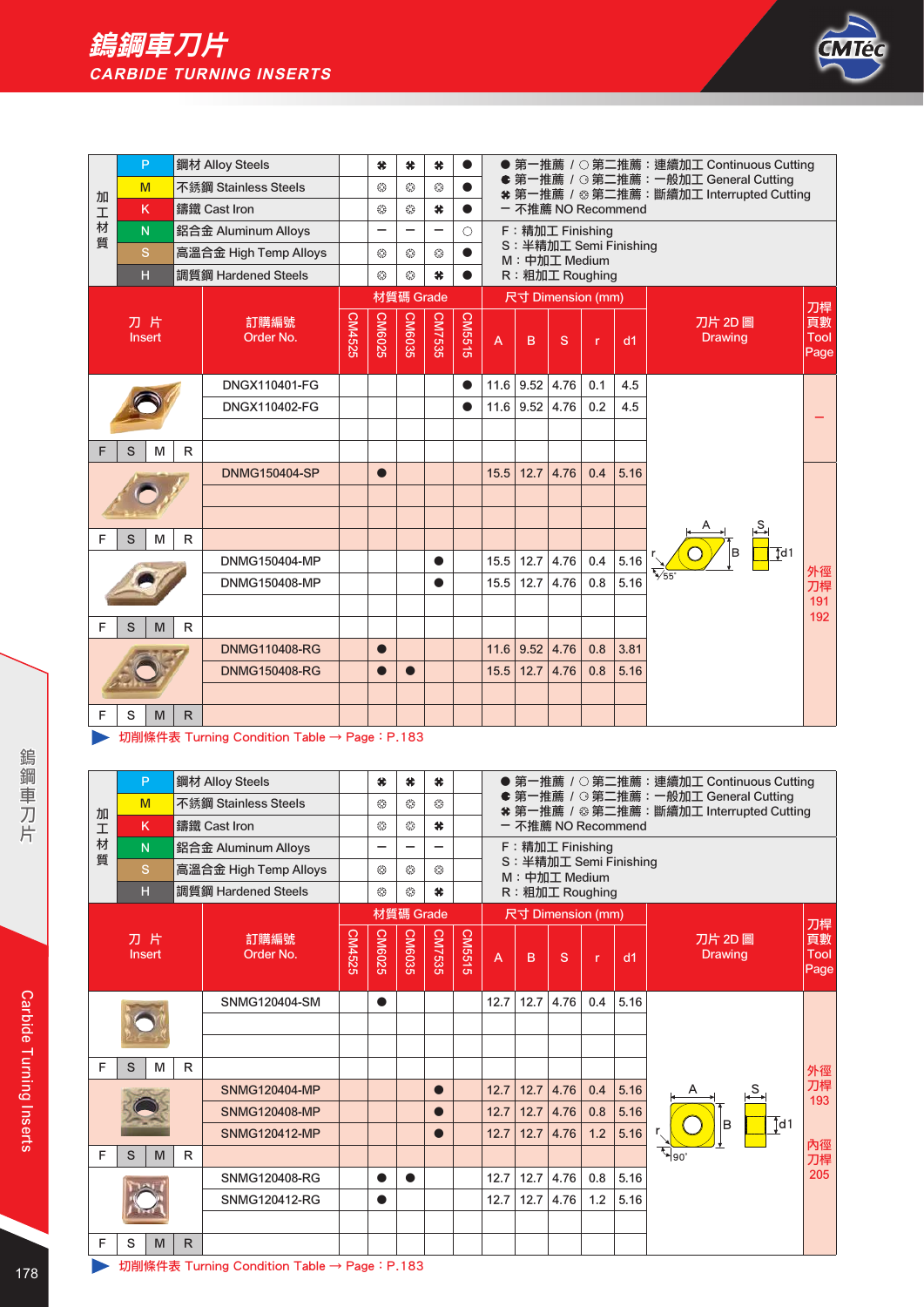

|                  | P                       |   |              | 鋼材 Alloy Steels       | $\xi^{\mu}_{\nu}$        | #             | #                        | #             |        |      |                  |                                         |              |      | ● 第一推薦 / ○ 第二推薦: 連續加工 Continuous Cutting                                         |                     |
|------------------|-------------------------|---|--------------|-----------------------|--------------------------|---------------|--------------------------|---------------|--------|------|------------------|-----------------------------------------|--------------|------|----------------------------------------------------------------------------------|---------------------|
|                  | M                       |   |              | 不銹鋼 Stainless Steels  | #                        | €₿            | €₿                       | ₩             |        |      |                  |                                         |              |      | ● 第一推薦 / G 第二推薦: 一般加工 General Cutting<br>* 第一推薦 / ※第二推薦:斷續加工 Interrupted Cutting |                     |
| 加<br>$\mathbf I$ | κ                       |   |              | 鑄鐵 Cast Iron          | $\overline{\phantom{0}}$ | €₿            | €₿                       | #             |        |      |                  | - 不推薦 NO Recommend                      |              |      |                                                                                  |                     |
| 材                | ${\sf N}$               |   |              | 鋁合金 Aluminum Alloys   | -                        | -             | $\overline{\phantom{0}}$ |               |        |      |                  | F: 精加工 Finishing                        |              |      |                                                                                  |                     |
| 質                | $\mathbf S$             |   |              | 高溫合金 High Temp Alloys | #                        | €₿            | €₿                       | €₿            |        |      |                  | S: 半精加工 Semi Finishing<br>M: 中加工 Medium |              |      |                                                                                  |                     |
|                  | $\overline{\mathsf{H}}$ |   |              | 調質鋼 Hardened Steels   | $\xi^0_D$                | €₿            | €₿                       | #             |        |      |                  | R: 粗加工 Roughing                         |              |      |                                                                                  |                     |
|                  |                         |   |              |                       |                          |               | 材質碼 Grade                |               |        |      |                  | 尺寸 Dimension (mm)                       |              |      |                                                                                  |                     |
|                  | 刀片                      |   |              | 訂購編號                  |                          |               |                          |               |        |      |                  |                                         |              |      | 刀片 2D 圖                                                                          | 刀桿<br>頁數            |
|                  | Insert                  |   |              | Order No.             | CM4525                   | <b>CM6025</b> | CM6035                   | <b>CM7535</b> | CM5515 | A    | B                | S                                       | $\mathsf{r}$ | d1   | <b>Drawing</b>                                                                   | <b>Tool</b><br>Page |
|                  |                         |   |              | <b>TNMG160408-FP</b>  | $\bullet$                | $\bullet$     |                          |               |        | 16.5 | 9.53             | 4.76                                    | 0.8          | 3.81 |                                                                                  |                     |
|                  |                         |   |              |                       |                          |               |                          |               |        |      |                  |                                         |              |      |                                                                                  |                     |
|                  |                         |   |              |                       |                          |               |                          |               |        |      |                  |                                         |              |      |                                                                                  |                     |
| F                | S                       | M | $\mathsf R$  |                       |                          |               |                          |               |        |      |                  |                                         |              |      |                                                                                  |                     |
|                  |                         |   |              | <b>TNMG160408-SM</b>  | $\bullet$                | $\bullet$     |                          |               |        | 16.5 | 9.53             | 4.76                                    | 0.8          | 3.81 |                                                                                  |                     |
|                  |                         |   |              |                       |                          |               |                          |               |        |      |                  |                                         |              |      |                                                                                  |                     |
|                  |                         |   |              |                       |                          |               |                          |               |        |      |                  |                                         |              |      |                                                                                  |                     |
| F                | S                       | M | R            |                       |                          |               |                          |               |        |      |                  |                                         |              |      |                                                                                  |                     |
|                  |                         |   |              | <b>TNMG160404-SP</b>  |                          | $\bullet$     |                          |               |        | 16.5 | 9.53             | 4.76                                    | 0.4          | 3.81 |                                                                                  |                     |
|                  |                         |   |              | TNMG160408-SP         |                          | $\bullet$     |                          |               |        | 16.5 | $9.53 \mid 4.76$ |                                         | 0.8          | 3.81 |                                                                                  |                     |
|                  |                         |   |              |                       |                          |               |                          |               |        |      |                  |                                         |              |      |                                                                                  |                     |
| F                | S                       | M | R            |                       |                          |               |                          |               |        |      |                  |                                         |              |      |                                                                                  |                     |
|                  |                         |   |              | <b>TNMG160404R-ME</b> |                          | $\bullet$     |                          |               |        | 16.5 | 9.53             | 4.76                                    | 0.4          | 3.81 |                                                                                  | 外徑                  |
|                  |                         |   |              | <b>TNMG160408R-ME</b> |                          | $\bullet$     |                          |               |        | 16.5 | 9.53             | 4.76                                    | 0.8          | 3.81 |                                                                                  | 刀桿                  |
|                  |                         |   |              |                       |                          |               |                          |               |        |      |                  |                                         |              |      |                                                                                  | 194<br>195          |
| F                | S                       | M | R            |                       |                          |               |                          |               |        |      |                  |                                         |              |      |                                                                                  |                     |
|                  |                         |   |              | <b>TNMG160404L-ME</b> |                          | $\bullet$     |                          |               |        | 16.5 | 9.53   4.76      |                                         | 0.4          | 3.81 | $60^\circ$<br>$\frac{S}{\sqrt{2}}$                                               | 內徑                  |
|                  |                         |   |              | <b>TNMG160408L-ME</b> |                          | $\bullet$     |                          |               |        | 16.5 | 9.53             | 4.76                                    | 0.8          | 3.81 |                                                                                  | 刀桿                  |
|                  |                         |   |              |                       |                          |               |                          |               |        |      |                  |                                         |              |      | B<br>$\overline{\downarrow}$ d1                                                  | 205<br>206          |
| F                | S                       | M | R            |                       |                          |               |                          |               |        |      |                  |                                         |              |      |                                                                                  |                     |
|                  |                         |   |              | <b>TNMG160404-MP</b>  |                          | $\bullet$     |                          |               |        |      | $16.5$ 9.53 4.76 |                                         | 0.4          | 3.81 |                                                                                  |                     |
|                  |                         |   |              | TNMG160408-MP         |                          | $\bullet$     |                          | $\bullet$     |        | 16.5 |                  | 9.53 4.76                               | 0.8          | 3.81 |                                                                                  |                     |
|                  |                         |   |              | <b>TNMG160412-MP</b>  |                          | $\bullet$     |                          |               |        | 16.5 | 9.53             | 4.76                                    | 1.2          | 3.81 |                                                                                  |                     |
| F                | $\mathsf S$             | M | R            |                       |                          |               |                          |               |        |      |                  |                                         |              |      |                                                                                  |                     |
|                  |                         |   |              | <b>TNMG160408-RP</b>  |                          | $\bullet$     |                          |               |        |      | $16.5$ 9.53 4.76 |                                         | 0.8          | 3.81 |                                                                                  |                     |
|                  |                         |   |              |                       |                          |               |                          |               |        |      |                  |                                         |              |      |                                                                                  |                     |
|                  |                         |   |              |                       |                          |               |                          |               |        |      |                  |                                         |              |      |                                                                                  |                     |
| F                | S                       | M | R.           |                       |                          |               |                          |               |        |      |                  |                                         |              |      |                                                                                  |                     |
|                  |                         |   |              | <b>TNMG160408-HG</b>  |                          | $\bullet$     | $\bullet$                |               |        |      | $16.5$ 9.53 4.76 |                                         | 0.8          | 3.81 |                                                                                  |                     |
|                  |                         |   |              | <b>TNMG160412-HG</b>  |                          | O             |                          |               |        |      | $16.5$   9.53    | 4.76                                    | 1.2          | 3.81 |                                                                                  |                     |
|                  |                         |   |              |                       |                          |               |                          |               |        |      |                  |                                         |              |      |                                                                                  |                     |
| F                | S                       | м | R.           |                       |                          |               |                          |               |        |      |                  |                                         |              |      |                                                                                  |                     |
|                  |                         |   |              | <b>TNMG220408-RK</b>  |                          | $\bullet$     |                          |               |        | 22.0 | $12.7 \mid 4.76$ |                                         | 0.8          | 5.16 |                                                                                  |                     |
|                  |                         |   |              |                       |                          |               |                          |               |        |      |                  |                                         |              |      |                                                                                  |                     |
|                  |                         |   |              |                       |                          |               |                          |               |        |      |                  |                                         |              |      |                                                                                  |                     |
| F                | S                       | M | $\mathsf{R}$ |                       |                          |               |                          |               |        |      |                  |                                         |              |      |                                                                                  |                     |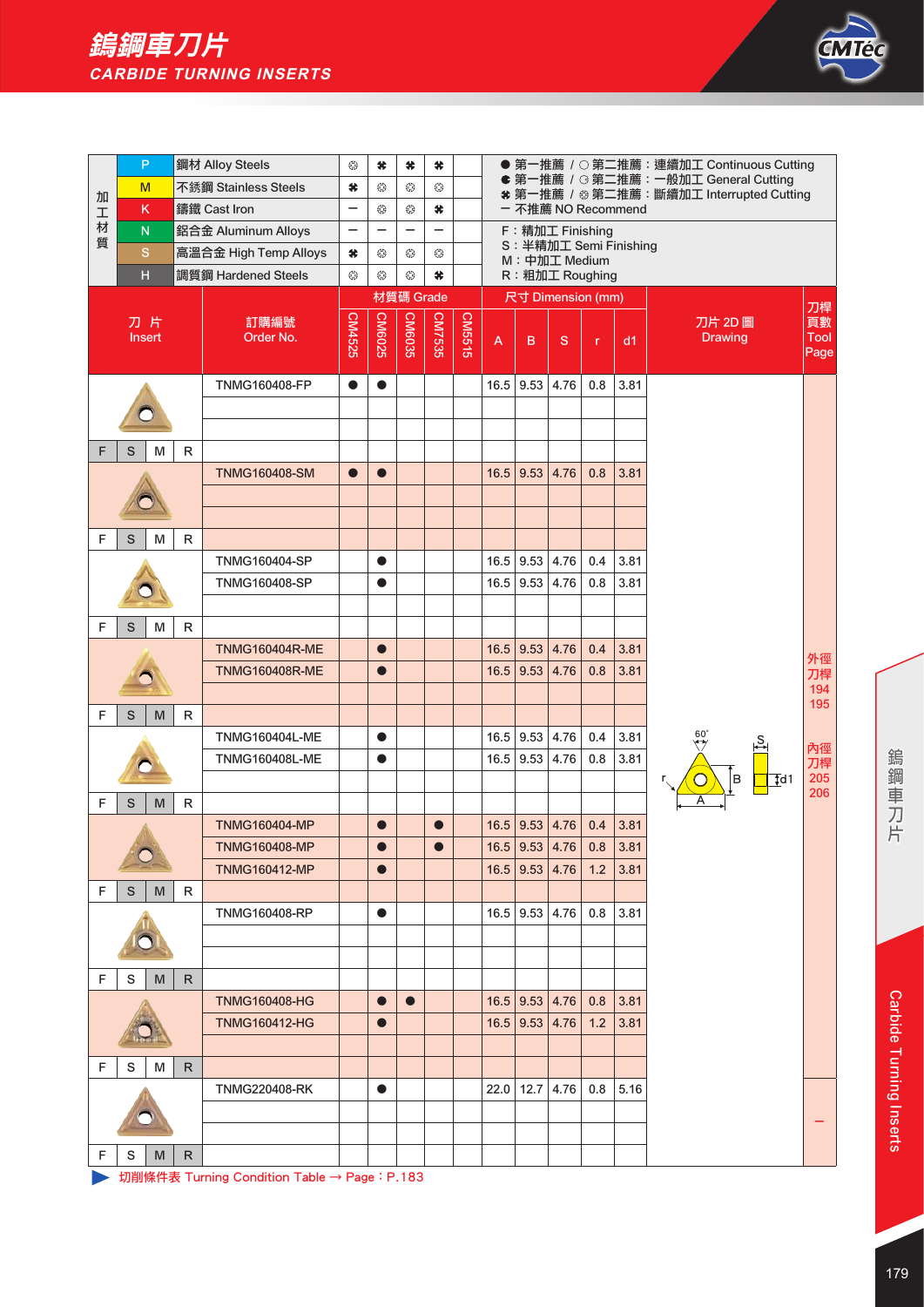



|   | P              |   | 鋼材 Alloy Steels       |  |           | -           |                |               |                   |     |                        | ● 第一推薦 / ○ 第二推薦:連續加工 Continuous Cutting                                         |                          |
|---|----------------|---|-----------------------|--|-----------|-------------|----------------|---------------|-------------------|-----|------------------------|---------------------------------------------------------------------------------|--------------------------|
| 加 | M              |   | 不銹鋼 Stainless Steels  |  |           | -           |                |               |                   |     |                        | ● 第一推薦 / G 第二推薦:一般加工 General Cutting<br>* 第一推薦 / ※第二推薦:斷續加工 Interrupted Cutting |                          |
| 工 | K              |   | 鑄鐵 Cast Iron          |  |           | -           |                |               |                   |     | - 不推薦 NO Recommend     |                                                                                 |                          |
| 材 | N <sub>1</sub> |   | 鋁合金 Aluminum Alloys   |  |           | c           |                |               | F: 精加工 Finishing  |     |                        |                                                                                 |                          |
| 質 | S              |   | 高溫合金 High Temp Alloys |  |           | -           |                |               | M: 中加工 Medium     |     | S: 半精加工 Semi Finishing |                                                                                 |                          |
|   | н              |   | 調質鋼 Hardened Steels   |  |           | -           |                |               | R: 粗加工 Roughing   |     |                        |                                                                                 |                          |
|   |                |   |                       |  | 材質碼 Grade |             |                |               | 尺寸 Dimension (mm) |     |                        |                                                                                 |                          |
|   | 刀片<br>Insert   |   | 訂購編號<br>Order No.     |  |           | g<br>) 聚晶鑽石 | $\overline{A}$ | B             | S                 |     | dd1                    | 刀片 2D 圖<br><b>Drawing</b>                                                       | 刀桿<br>頁數<br>Tool<br>Page |
|   |                |   | <b>TNGA160402-PC</b>  |  |           | ●           | 16.5           | 9.52          | 4.76              | 0.2 | 3.81                   | $60^\circ$                                                                      | 194                      |
|   | Щ              |   | <b>TNGA160404-PC</b>  |  |           | ●           | 16.5           | 9.52          | 4.76              | 0.4 | 3.81                   |                                                                                 | 195                      |
|   |                |   | <b>TNGA160408-PC</b>  |  |           | ●           |                | $16.5$   9.52 | 4.76              | 0.8 | 3.81                   | lв<br>$\overline{\downarrow}$ d1                                                | 205                      |
| F | S<br>м         | R |                       |  |           |             |                |               |                   |     |                        | A                                                                               | 206                      |

→ 切削條件表 Turning Condition Table → Page: P.183

|        | P            |    | 鋼材 Alloy Steels                             | €€        | #             | #         | ×         |                         |                                                               |      |                                         |     |      | ● 第一推薦 / ○ 第二推薦:連續加工 Continuous Cutting                                         |                    |
|--------|--------------|----|---------------------------------------------|-----------|---------------|-----------|-----------|-------------------------|---------------------------------------------------------------|------|-----------------------------------------|-----|------|---------------------------------------------------------------------------------|--------------------|
| 加      | M            |    | 不銹鋼 Stainless Steels                        | #         | 옮             | 옶         | දුව       |                         |                                                               |      |                                         |     |      | ● 第一推薦 / G 第二推薦:一般加工 General Cutting<br>* 第一推薦 / ※第二推薦:斷續加工 Interrupted Cutting |                    |
| 工      | K            |    | 鑄鐵 Cast Iron                                | -         | ₩             | 卷         | $\bullet$ |                         |                                                               |      | - 不推薦 NO Recommend                      |     |      |                                                                                 |                    |
| 材<br>質 | N.           |    | 鋁合金 Aluminum Alloys                         | -         |               |           |           |                         |                                                               |      | F: 精加工 Finishing                        |     |      |                                                                                 |                    |
|        | <sub>S</sub> |    | 高溫合金 High Temp Alloys                       | #         | €₿            | 63        | දැද       |                         |                                                               |      | S: 半精加工 Semi Finishing<br>M: 中加工 Medium |     |      |                                                                                 |                    |
|        | н            |    | 調質鋼 Hardened Steels                         | €₿        | €3            | €₿        | $\bullet$ |                         |                                                               |      | R: 粗加工 Roughing                         |     |      |                                                                                 |                    |
|        |              |    |                                             |           |               | 材質碼 Grade |           |                         |                                                               |      | 尺寸 Dimension (mm)                       |     |      |                                                                                 | 刀桿                 |
|        | 刀片<br>Insert |    | 訂購編號<br>Order No.                           | CM4525    | <b>CM6025</b> | CM6035    | CM7535    | CM551<br>$\overline{c}$ | $\overline{A}$                                                | B    | S                                       | r   | dd1  | 刀片 2D 圖<br><b>Drawing</b>                                                       | 頁數<br>Tool<br>Page |
|        |              |    | <b>VNMG160404-MP</b>                        | $\bullet$ |               |           | $\bullet$ |                         | 16.5                                                          | 9.53 | 4.76                                    | 0.4 | 3.81 |                                                                                 |                    |
|        |              |    | <b>VNMG160408-MP</b>                        |           |               |           | ●         |                         | 16.5                                                          | 9.53 | 4.76                                    | 0.8 | 3.81 |                                                                                 | 外徑                 |
|        |              |    |                                             |           |               |           |           |                         |                                                               |      |                                         |     |      |                                                                                 | 刀桿<br>196          |
| F      | S<br>M       | R  |                                             |           |               |           |           |                         |                                                               |      |                                         |     |      |                                                                                 |                    |
|        |              |    | <b>VNMG160408-RG</b>                        |           | $\bullet$     | $\bullet$ |           |                         | $\overline{4}$ d1<br>B<br>3.81<br>0.8<br>9.53<br>4.76<br>16.5 |      |                                         |     | 135′ | 內徑                                                                              |                    |
|        |              |    |                                             |           |               |           |           |                         |                                                               |      |                                         |     |      |                                                                                 | 刀桿                 |
|        |              |    |                                             |           |               |           |           |                         |                                                               |      |                                         |     |      |                                                                                 | 207                |
| F      | S<br>M       | R. |                                             |           |               |           |           |                         |                                                               |      |                                         |     |      |                                                                                 |                    |
|        |              |    | 切削修件表 Turning Condition Table → Page: P 183 |           |               |           |           |                         |                                                               |      |                                         |     |      |                                                                                 |                    |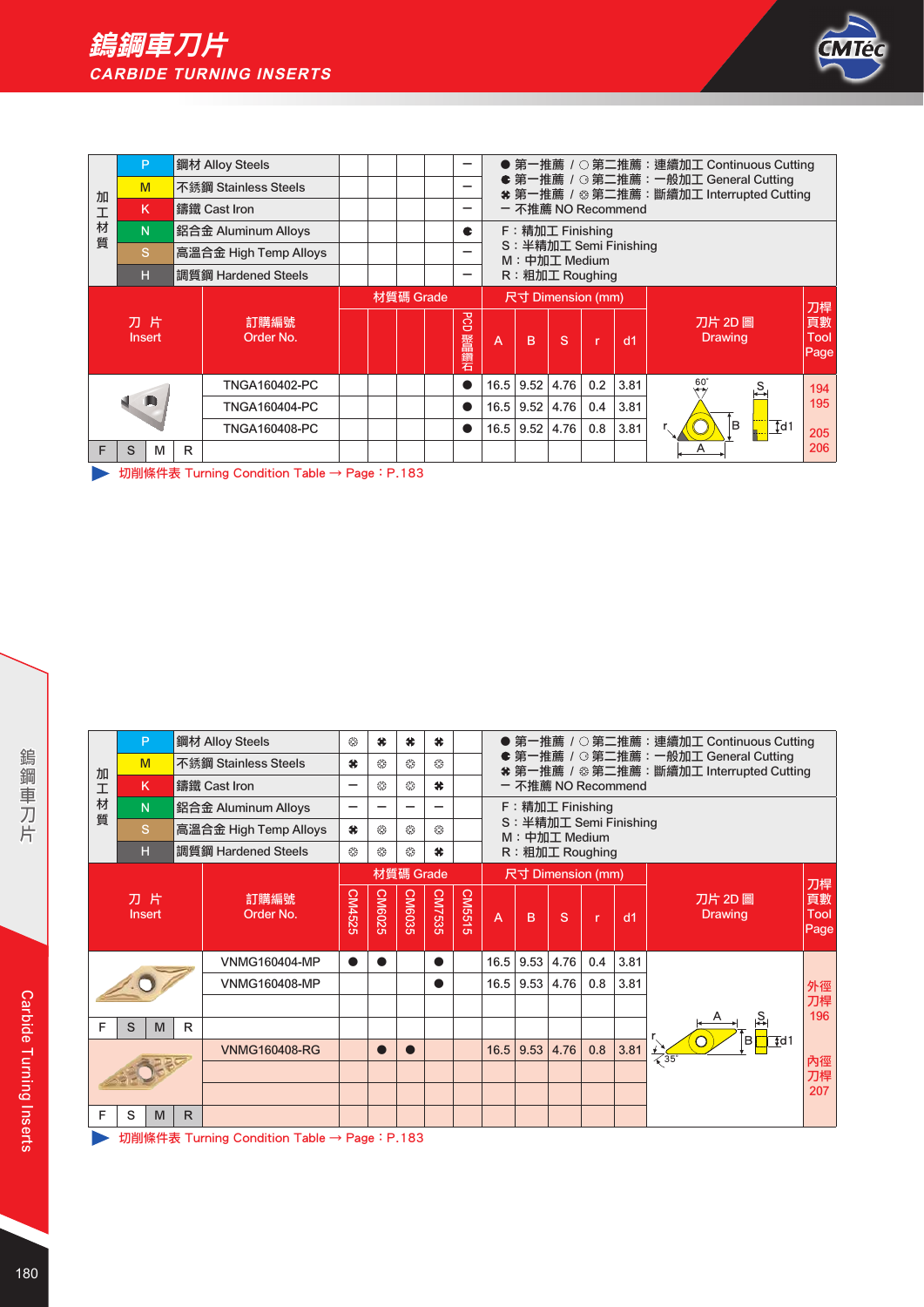

|                  |   | P                   |              | 鋼材 Alloy Steels       | €₿                       | ×                   | #         | 关                                                                                                                           |        |     |      |                   |              |                        | ● 第一推薦 / ○ 第二推薦: 連續加工 Continuous Cutting |                           |
|------------------|---|---------------------|--------------|-----------------------|--------------------------|---------------------|-----------|-----------------------------------------------------------------------------------------------------------------------------|--------|-----|------|-------------------|--------------|------------------------|------------------------------------------|---------------------------|
|                  |   | M                   |              | 不銹鋼 Stainless Steels  | $\ast$                   | $\xi_n^{\text{up}}$ | €,        | ● 第一推薦 / G 第二推薦: 一般加工 General Cutting<br>දැද<br>* 第一推薦 / ※ 第二推薦:斷續加工 Interrupted Cutting<br>$\bullet$<br>- 不推薦 NO Recommend |        |     |      |                   |              |                        |                                          |                           |
| 加<br>$\mathbf T$ |   | K                   |              | 鑄鐵 Cast Iron          |                          | €,                  | 63        |                                                                                                                             |        |     |      |                   |              |                        |                                          |                           |
| 材                |   | $\mathsf{N}$        |              | 鋁合金 Aluminum Alloys   | $\overline{\phantom{0}}$ |                     | -         | $\overline{\phantom{0}}$                                                                                                    |        |     |      | F: 精加工 Finishing  |              |                        |                                          |                           |
| 質                |   | $\mathbf S$         |              | 高溫合金 High Temp Alloys | #                        | €₿                  | €₿        | 怨                                                                                                                           |        |     |      | M: 中加工 Medium     |              | S: 半精加工 Semi Finishing |                                          |                           |
|                  |   | H                   |              | 調質鋼 Hardened Steels   | €₿                       | €₿                  | €₿        | ×.                                                                                                                          |        |     |      | R: 粗加工 Roughing   |              |                        |                                          |                           |
|                  |   |                     |              |                       |                          |                     | 材質碼 Grade |                                                                                                                             |        |     |      | 尺寸 Dimension (mm) |              |                        |                                          | 刀桿                        |
|                  |   | 刀片<br><b>Insert</b> |              | 訂購編號<br>Order No.     | CM4525                   | <b>CM6025</b>       | CM6035    | CM7535                                                                                                                      | CM5515 | A   | B    | S                 | $\mathbf{r}$ | dd1                    | 刀片 2D 圖<br><b>Drawing</b>                | 頁數<br><b>Tool</b><br>Page |
|                  |   |                     |              | WNMG080408-FP         |                          | $\bullet$           | $\bullet$ |                                                                                                                             |        | 8.7 | 12.7 | 4.76              | 0.8          | 5.16                   |                                          |                           |
|                  |   |                     |              |                       |                          |                     |           |                                                                                                                             |        |     |      |                   |              |                        |                                          |                           |
|                  |   |                     |              |                       |                          |                     |           |                                                                                                                             |        |     |      |                   |              |                        |                                          |                           |
| F                | S | M                   | R            |                       |                          |                     |           |                                                                                                                             |        |     |      |                   |              |                        |                                          |                           |
|                  |   |                     |              | <b>WNMG080404-SP</b>  | $\bullet$                | $\bullet$           |           |                                                                                                                             |        | 8.7 | 12.7 | 4.76              | 0.4          | 5.16                   |                                          |                           |
|                  |   |                     |              | <b>WNMG080408-SP</b>  |                          |                     |           |                                                                                                                             |        | 8.7 | 12.7 | 4.76              | 0.8          | 5.16                   |                                          |                           |
|                  |   |                     |              |                       |                          |                     |           |                                                                                                                             |        |     |      |                   |              |                        |                                          |                           |
| F                | S | M                   | $\mathsf R$  |                       |                          |                     |           |                                                                                                                             |        |     |      |                   |              |                        |                                          | 外徑<br>刀桿                  |
|                  |   |                     |              | WNMG080404-MP         | $\bullet$                | $\bullet$           |           | $\bullet$                                                                                                                   |        | 8.7 | 12.7 | 4.76              | 0.4          | 5.16                   |                                          | 199                       |
|                  |   |                     |              | WNMG080408-MP         |                          |                     |           | $\bullet$                                                                                                                   |        | 8.7 | 12.7 | 4.76              | 0.8          | 5.16                   | $\overline{\downarrow}$ d1               |                           |
|                  |   |                     |              | <b>WNMG080412-MP</b>  | $\bullet$                | $\bullet$           |           | $\bullet$                                                                                                                   |        | 8.7 | 12.7 | 4.76              | 1.2          | 5.16                   |                                          | 內徑                        |
| F                | S | M                   | R            |                       |                          |                     |           |                                                                                                                             |        |     |      |                   |              |                        |                                          | 刀桿                        |
|                  |   |                     |              | <b>WNMG080408-RP</b>  |                          | $\bullet$           |           |                                                                                                                             |        | 8.7 | 12.7 | 4.76              | 0.8          | 5.16                   |                                          | 212                       |
|                  |   |                     |              |                       |                          |                     |           |                                                                                                                             |        |     |      |                   |              |                        |                                          |                           |
|                  |   |                     |              |                       |                          |                     |           |                                                                                                                             |        |     |      |                   |              |                        |                                          |                           |
| F                | S | M                   | $\mathsf{R}$ |                       |                          |                     |           |                                                                                                                             |        |     |      |                   |              |                        |                                          |                           |
|                  |   |                     |              | WNMG080408-HG         |                          | $\bullet$           | $\bullet$ |                                                                                                                             |        | 8.7 | 12.7 | 4.76              | 0.8          | 5.16                   |                                          |                           |
|                  |   |                     |              | WNMG080412-HG         |                          |                     | $\bullet$ |                                                                                                                             |        | 8.7 | 12.7 | 4.76              | 1.2          | 5.16                   |                                          |                           |
| F                | S | M                   | $\mathsf{R}$ |                       |                          |                     |           |                                                                                                                             |        |     |      |                   |              |                        |                                          |                           |
|                  |   |                     |              |                       |                          |                     |           |                                                                                                                             |        |     |      |                   |              |                        |                                          |                           |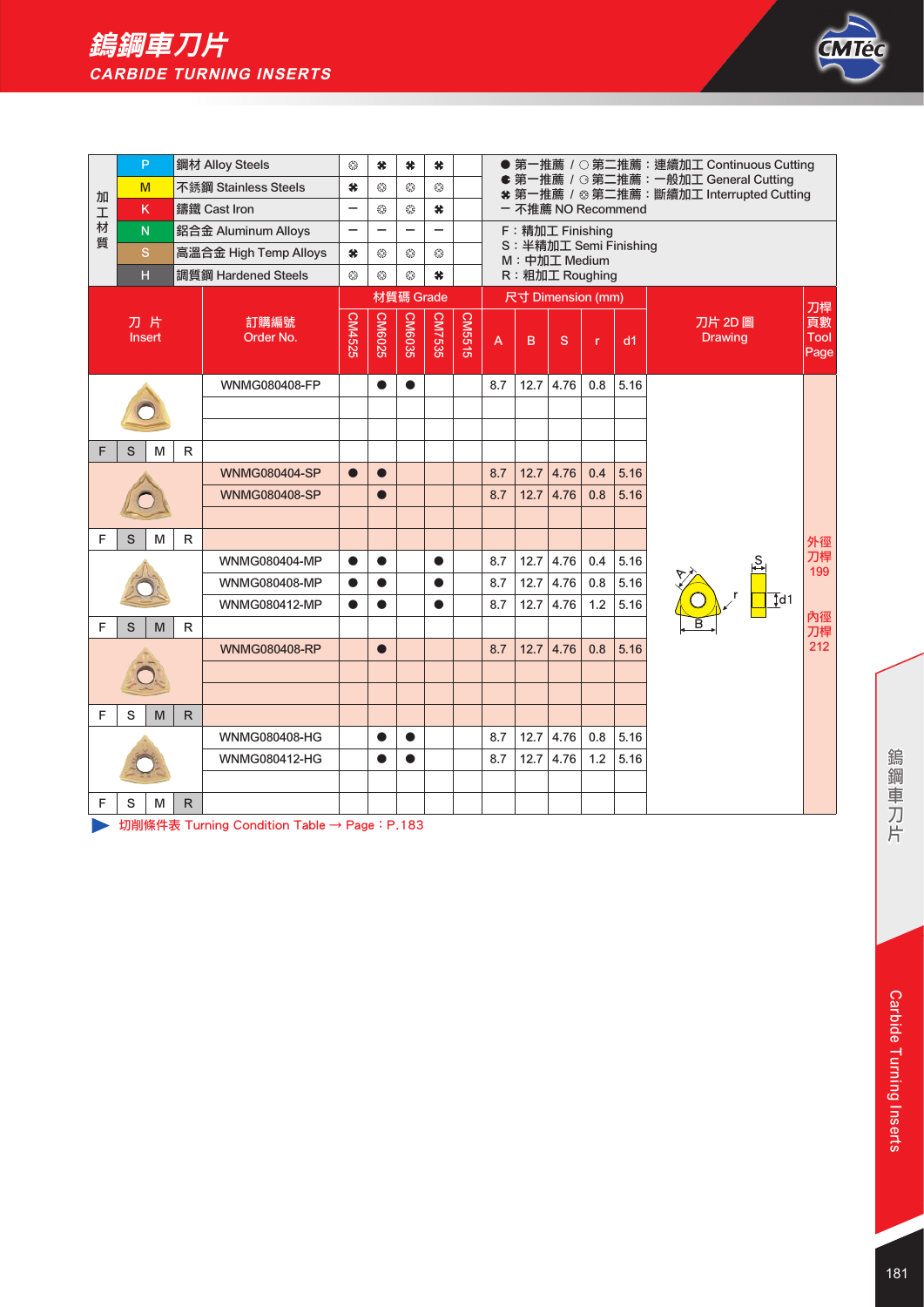

### 正角型車刀片 POSITIVE INSERT

| 斷屑槽<br>Chip<br><b>Breaker</b> | ISO 材質<br><b>Material</b><br>Group |                        | 加工材質<br><b>Material</b> | 硬度<br><b>Hardness</b> | 切削速度<br>Vc (m/min) | 每轉進給量<br>f (mm/rev) | 加工深度 (單邊)<br>Ap (mm)<br>(Indicates Radius) |
|-------------------------------|------------------------------------|------------------------|-------------------------|-----------------------|--------------------|---------------------|--------------------------------------------|
| <b>MP</b>                     |                                    |                        |                         |                       |                    | $0.10 - 0.30$       | $0.20 - 2.00$                              |
| <b>MG</b>                     |                                    | 碳素鋼                    |                         |                       |                    | $0.10 - 0.50$       | $0.20 - 3.00$                              |
| <b>XF</b>                     |                                    | Carbon                 | S35C, S45C, S50C        | <b>HRC&lt;20</b>      | $80 - 160$         | $0.05 - 0.15$       | $0.20 - 1.50$                              |
| <b>YF</b>                     |                                    | <b>Steels</b>          |                         |                       |                    | $0.05 - 0.18$       | $0.20 - 1.00$                              |
| FG                            | P                                  |                        |                         |                       |                    | $0.05 - 0.18$       | $0.20 - 2.00$                              |
| <b>MP</b>                     |                                    |                        |                         |                       |                    | $0.10 - 0.30$       | $0.20 - 2.00$                              |
| <b>MG</b>                     |                                    | 合金鋼                    |                         |                       |                    | $0.10 - 0.45$       | $0.20 - 2.50$                              |
| <b>XF</b>                     |                                    | Alloy                  | SCM, SKT, SKD           | HRC20~40              | $60 - 100$         | $0.05 - 0.15$       | $0.20 - 1.50$                              |
| YF                            |                                    | <b>Steels</b>          |                         |                       |                    | $0.05 - 0.18$       | $0.20 - 1.00$                              |
| FG                            |                                    |                        |                         |                       |                    | $0.05 - 0.18$       | $0.20 - 2.00$                              |
| <b>MP</b>                     |                                    |                        |                         |                       |                    | $0.10 - 0.25$       | $0.20 - 1.50$                              |
| <b>MG</b>                     |                                    | 不銹鋼                    |                         |                       |                    | $0.10 - 0.30$       | $0.20 - 2.00$                              |
| <b>XF</b>                     | M                                  | <b>Stainless</b>       | <b>SUS304</b>           |                       | $60 - 100$         | $0.05 - 0.15$       | $0.10 - 1.50$                              |
| <b>YF</b>                     |                                    | <b>Steels</b>          |                         |                       |                    | $0.05 - 0.18$       | $0.10 - 1.00$                              |
| FG                            |                                    |                        |                         |                       |                    | $0.05 - 0.18$       | $0.10 - 1.50$                              |
| <b>MP</b>                     |                                    |                        |                         |                       |                    | $0.10 - 0.30$       | $0.20 - 2.00$                              |
| <b>MG</b>                     |                                    | 鑄鐵                     |                         |                       |                    | $0.10 - 0.50$       | $0.20 - 3.00$                              |
| <b>XF</b>                     | K                                  | Cast                   | FC,FCD                  | <b>HRC&lt;30</b>      | $80 - 150$         | $0.05 - 0.15$       | $0.20 - 1.50$                              |
| YF                            |                                    | Iron                   |                         |                       |                    | $0.05 - 0.18$       | $0.20 - 1.00$                              |
| FG                            |                                    |                        |                         |                       |                    | $0.05 - 0.18$       | $0.20 - 2.00$                              |
| AG                            | N                                  | 鋁合金<br><b>Aluminum</b> | AI 5052 / 6061 /        |                       | $100 - 300$        | $0.10 - 0.40$       | $0.30 - 4.00$                              |
| <b>PC</b>                     |                                    | <b>Alloys</b>          | 7075                    |                       | $300 - 1,000$      | $0.05 - 0.25$       | $0.10 - 1.00$                              |
| MP                            |                                    |                        |                         |                       |                    | $0.10 - 0.20$       | $0.20 - 1.00$                              |
| <b>MG</b>                     |                                    | 鈦合金                    |                         |                       |                    | $0.10 - 0.25$       | $0.20 - 1.00$                              |
| <b>XF</b>                     | S                                  | Titanium               | TiAI6V4                 |                       | $30 - 70$          | $0.05 - 0.10$       | $0.10 - 1.00$                              |
| YF                            |                                    | <b>Alloys</b>          |                         |                       |                    | $0.05 - 0.13$       | $0.10 - 0.50$                              |
| $\mathsf{F}\mathsf{G}$        |                                    |                        |                         |                       |                    | $0.05 - 0.13$       | $0.10 - 1.00$                              |

※ 切削公式 / Cutting formula:S(主軸轉速) = Vc(切削速度) × 1000 / D(外徑) / π (3.14) F(進給速度) = f(每轉進給量) × S(主軸轉速)<br>※ 建議先採用最低切削速度和每轉進給量參數加工,如加工狀況良好,再慢慢調高參數。<br> We recommend starting with slow speeds and feeds. If processing goes well, you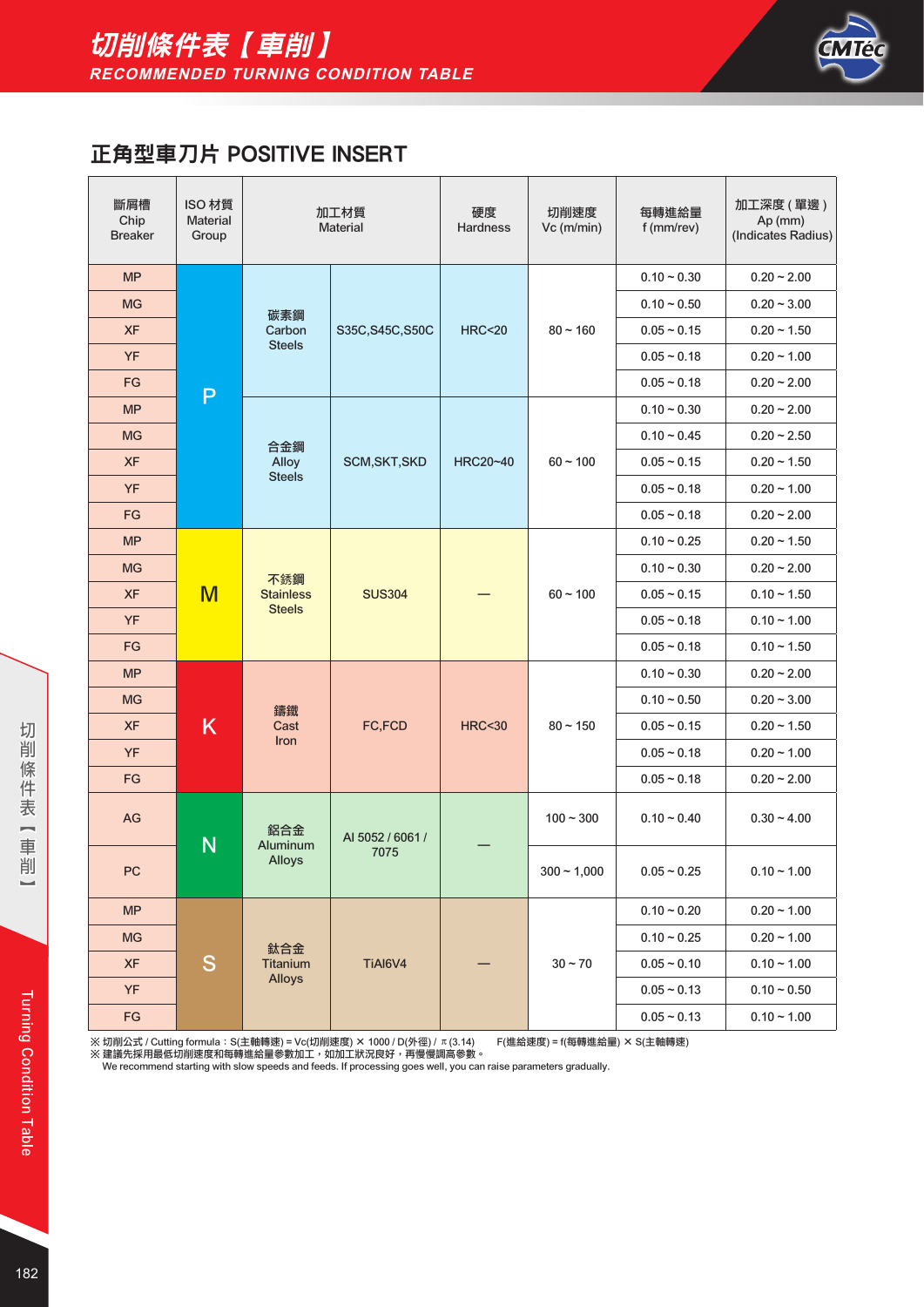

### 負角型車刀片 NEGATIVE INSERT

| 斷屑槽<br>Chip<br><b>Breaker</b> | ISO 材質<br><b>Material</b><br>Group |                                  | 加工材質<br><b>Material</b>  | 硬度<br>Hardness   | 切削速度<br>Vc (m/min) | 每轉進給量<br>f (mm/rev) | 加工深度 (單邊)<br>$Ap$ (mm)<br>(Indicates Radius) |
|-------------------------------|------------------------------------|----------------------------------|--------------------------|------------------|--------------------|---------------------|----------------------------------------------|
| <b>FP</b>                     |                                    |                                  |                          |                  |                    | $0.10 - 0.30$       | $1.00 - 3.00$                                |
| <b>SM</b>                     |                                    |                                  |                          |                  |                    | $0.15 - 0.35$       | $0.80 - 3.00$                                |
| <b>SP</b>                     |                                    |                                  |                          |                  |                    | $0.08 - 0.25$       | $0.80 - 3.00$                                |
| <b>MP</b>                     |                                    | 碳素鋼                              |                          |                  |                    | $0.18 - 0.50$       | $0.80 - 4.00$                                |
| <b>ME</b>                     |                                    | Carbon                           | S35C, S45C, S50C         | <b>HRC&lt;20</b> | $80 - 160$         | $0.15 - 0.35$       | $1.00 - 4.00$                                |
| <b>RK</b>                     |                                    | <b>Steels</b>                    |                          |                  |                    | $0.20 - 0.50$       | $1.00 - 4.50$                                |
| <b>RG</b>                     |                                    |                                  |                          |                  |                    | $0.25 - 0.58$       | $1.50 - 5.50$                                |
| <b>RP</b>                     |                                    |                                  |                          |                  |                    | $0.25 - 0.58$       | $1.50 - 5.50$                                |
| HG                            | P                                  |                                  |                          |                  |                    | $0.20 - 0.60$       | $1.50 - 6.00$                                |
| FP                            |                                    |                                  |                          |                  |                    | $0.10 - 0.30$       | $1.00 - 3.00$                                |
| <b>SM</b>                     |                                    |                                  |                          |                  |                    | $0.15 - 0.35$       | $0.80 - 3.00$                                |
| <b>SP</b>                     |                                    |                                  |                          |                  |                    | $0.08 - 0.25$       | $0.80 - 3.00$                                |
| <b>MP</b>                     |                                    | 合金鋼                              |                          |                  |                    | $0.18 - 0.45$       | $0.80 - 3.50$                                |
| <b>ME</b>                     |                                    | Alloy                            | SCM, SKT, SKD            | <b>HRC20~40</b>  | $60 - 100$         | $0.15 - 0.30$       | $1.00 - 3.50$                                |
| <b>RK</b>                     |                                    | <b>Steels</b>                    |                          |                  |                    | $0.20 - 0.47$       | $1.00 - 4.00$                                |
| <b>RG</b>                     |                                    |                                  |                          |                  |                    | $0.25 - 0.54$       | $1.50 - 5.00$                                |
| <b>RP</b>                     |                                    |                                  |                          |                  |                    | $0.25 - 0.54$       | $1.50 - 5.00$                                |
| HG                            |                                    |                                  |                          |                  |                    | $0.20 - 0.55$       | $1.50 - 5.50$                                |
| FP                            |                                    |                                  |                          |                  |                    | $0.08 - 0.25$       | $0.50 - 1.50$                                |
| <b>SM</b>                     |                                    |                                  |                          |                  |                    | $0.10 - 0.30$       | $0.10 - 3.00$                                |
| <b>SP</b>                     |                                    |                                  |                          |                  |                    | $0.10 - 0.30$       | $0.20 - 3.00$                                |
| <b>MP</b>                     |                                    | 不銹鋼                              |                          |                  |                    | $0.15 - 0.35$       | $0.30 - 3.50$                                |
| <b>ME</b>                     | M                                  | <b>Stainless</b>                 | <b>SUS304</b>            |                  | $60 - 100$         | $0.15 - 0.35$       | $0.30 - 3.50$                                |
| <b>RK</b>                     |                                    | <b>Steels</b>                    |                          |                  |                    | $0.20 - 0.53$       | $0.40 - 3.50$                                |
| <b>RG</b>                     |                                    |                                  |                          |                  |                    | $0.20 - 0.53$       | $0.40 - 3.50$                                |
| <b>RP</b>                     |                                    |                                  |                          |                  |                    | $0.20 - 0.53$       | $0.40 - 3.50$                                |
| HG                            |                                    |                                  |                          |                  |                    | $0.20 - 0.55$       | $0.40 - 3.50$                                |
| <b>FP</b>                     |                                    |                                  |                          |                  |                    | $0.10 - 0.30$       | $1.00 - 3.50$                                |
| <b>SM</b>                     |                                    |                                  |                          |                  |                    | $0.15 - 0.35$       | $0.80 - 3.00$                                |
| <b>SP</b>                     |                                    |                                  |                          |                  |                    | $0.08 - 0.25$       | $0.80 - 3.00$                                |
| <b>MP</b>                     |                                    | 鑄鐵                               |                          |                  |                    | $0.18 - 0.50$       | $0.80 - 4.00$                                |
| <b>ME</b>                     | K                                  | Cast<br>Iron                     | FC,FCD                   | <b>HRC&lt;30</b> | $80 - 150$         | $0.15 - 0.35$       | $1.00 - 4.00$                                |
| <b>RK</b>                     |                                    |                                  |                          |                  |                    | $0.20 - 0.50$       | $1.00 - 4.50$                                |
| <b>RG</b>                     |                                    |                                  |                          |                  |                    | $0.25 - 0.58$       | $1.50 \sim 5.50$                             |
| <b>RP</b>                     |                                    |                                  |                          |                  |                    | $0.25 - 0.58$       | $1.50 - 5.50$                                |
| HG                            |                                    |                                  |                          |                  |                    | $0.20 - 0.60$       | $1.50 - 6.00$                                |
| PC                            | N                                  | 鋁合金<br>Aluminum<br><b>Alloys</b> | AI 5052 / 6061 /<br>7075 |                  | $300 - 1,000$      | $0.05 - 0.25$       | $0.10 - 2.00$                                |
| <b>FP</b>                     |                                    |                                  |                          |                  |                    | $0.08 - 0.20$       | $0.50 - 1.00$                                |
| <b>SM</b>                     |                                    |                                  |                          |                  |                    | $0.10 - 0.25$       | $0.10 - 1.00$                                |
| <b>SP</b>                     |                                    |                                  |                          |                  |                    | $0.10 - 0.25$       | $0.20 - 1.00$                                |
| <b>MP</b>                     |                                    | 鈦合金                              |                          |                  |                    | $0.15 - 0.30$       | $0.30 - 1.00$                                |
| <b>ME</b>                     | S                                  | Titanium                         | TiAI6V4                  |                  | $30 - 70$          | $0.15 - 0.30$       | $0.30 - 1.00$                                |
| <b>RK</b>                     |                                    | <b>Alloys</b>                    |                          |                  |                    | $0.20 - 0.30$       | $0.40 - 1.00$                                |
| RG                            |                                    |                                  |                          |                  |                    | $0.20 - 0.30$       | $0.40 \sim 1.00$                             |
| <b>RP</b>                     |                                    |                                  |                          |                  |                    | $0.20 - 0.30$       | $0.40 - 1.00$                                |
| HG                            |                                    |                                  |                          |                  |                    | $0.20 - 0.30$       | $0.40 \sim 1.00$                             |

 $\overline{\phantom{0}}$ 

※ 切削公式 / Cutting formula:S(主軸轉速) = Vc(切削速度) × 1000 / D(外徑) / π(3.14) F(進給速度) = f(每轉進給量) × S(主軸轉速)

※ 建議先採用最低切削速度和每轉進給量參數加工,如加工狀況良好,再慢慢調高參數。<br>We recommend starting with slow speeds and feeds. If processing goes well, you can raise parameters gradually.